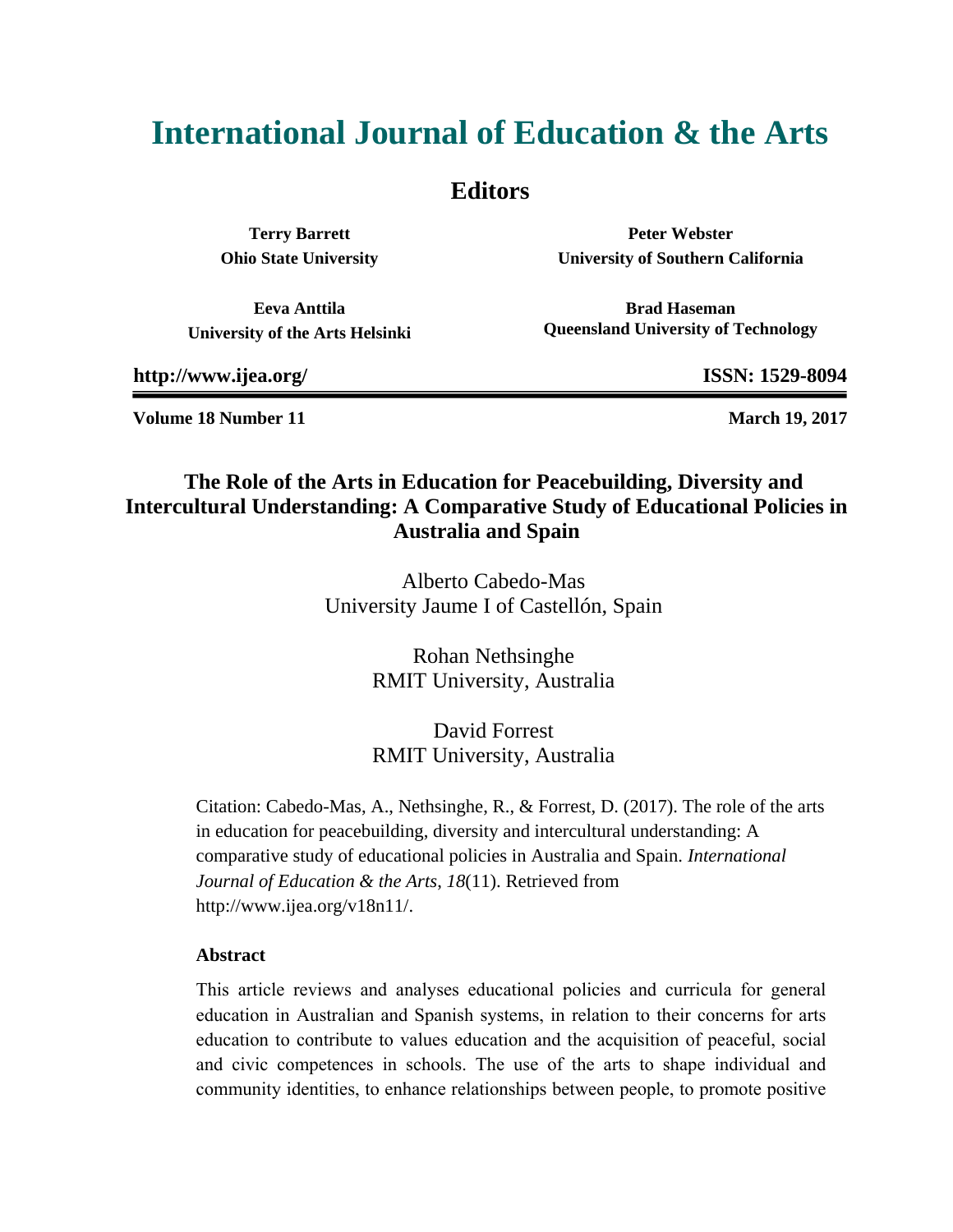conflict transformation, development and, in general, contribute to peacebuilding, has been acknowledged worldwide. Curriculum helps to legitimise what is considered to be important to learn within a society and therefore determines what is included to be understood as good artistic knowledge and practices. The documentary analysis of both Australian and Spanish educational documents in relation to teaching and learning of the arts gives responses on the extent the arts are expected to contribute to build peaceful and sustainable societies, and faces some current challenges of the role of the arts in schools.

#### **Introduction**

In 2010, UNESCO organised The Second World Conference on Arts Education, held in Seoul, Republic of Korea, with the aim of discussing and identifying the key issues that could be addressed through arts education worldwide. As the major outcome of this conference, UNESCO published the Seoul Agenda: Goals for the Development of Arts Education (2010), creating a road map for teaching and learning the arts. As a result of the discussions, the Seoul Agenda determines three major Goals (UNESCO, 2010): the first refers to the importance of 'ensur(ing) that arts education is accessible as a fundamental and sustainable component of a high quality renewal of education' (p. 3); the second focuses on 'assur(ing) that arts education activities and programmes are of a high quality in conception and delivery' (p. 5); the third states the need to 'apply arts education principles and practices to contribute to resolving the social and cultural challenges facing today's world' (p. 8). This third main goal is expected to be addressed through the following strategies, each with different action items attached:

a. Apply arts education to enhance the creative and innovative capacity of society; … b. Recognize and develop the social and cultural well-being dimensions of arts education; … c. Support and enhance the role of arts education in the promotion of social responsibility, social cohesion, cultural diversity and intercultural dialogue and; … d Foster the capacity to respond to major global challenges, from peace to sustainability through arts education (pp. 8–10)

In 2011, the European Music Council (EMC) explored how the UNESCO Seoul Agenda could be adapted to music education, in order to determine how music could meet the three goals assigned for the arts education in the 21st century s. The meeting of the EMC included over 40 representatives of European music education organisations, including those in formal, non-formal and informal educational settings, acknowledging diverse musical genres and together with experts of cultural and educational policies at national and European level. As a result of the discussions, the Bonn Declaration (2012) emerged. Within the strategies to adapt the aforementioned third goal of the Seoul Agenda, the Bonn Declaration reflects the capacity of music to face the social and cultural challenges, as well its inherent ability to be a vehicle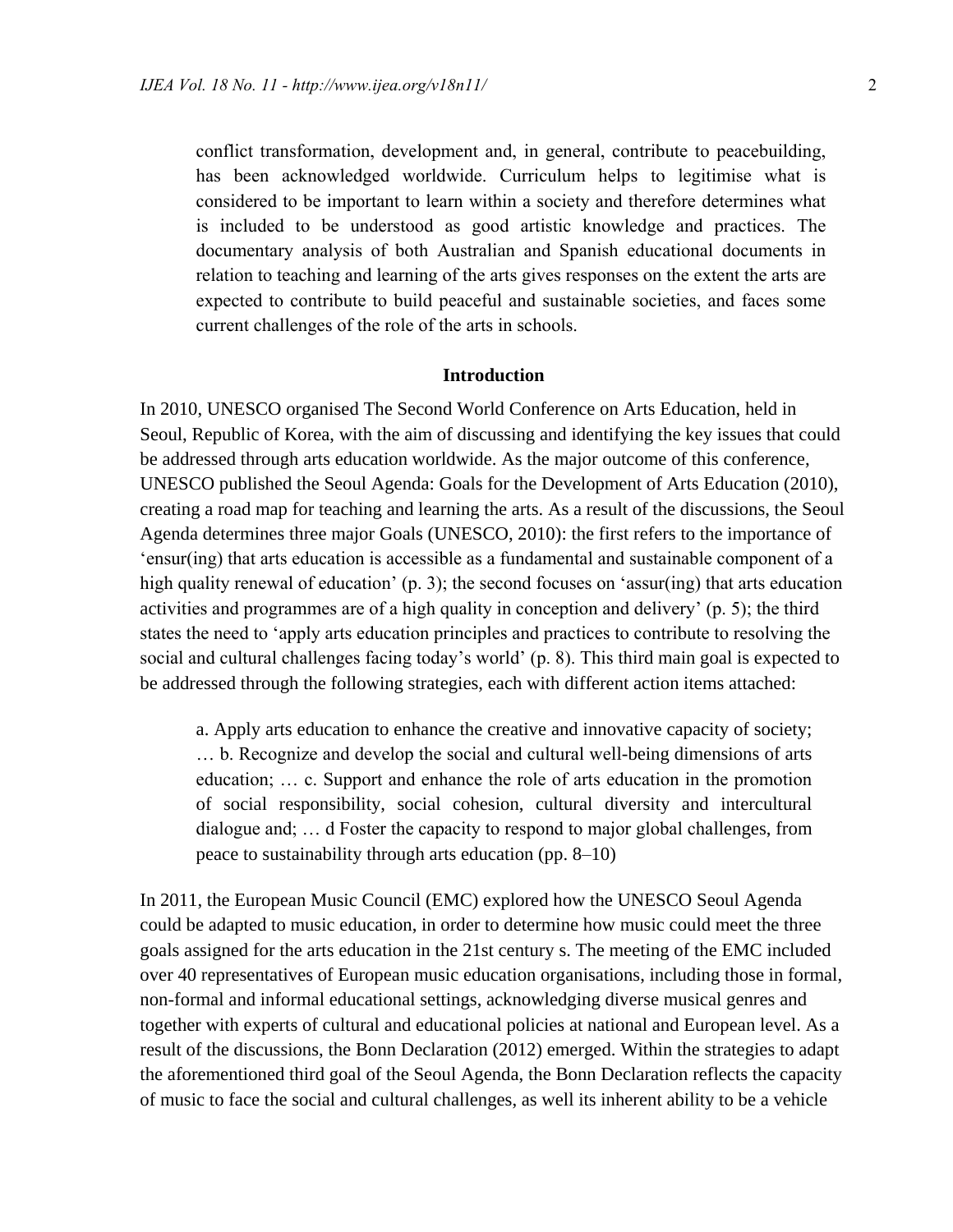for social integration. The declaration includes actions that music education needs to consider to fully address the goal:

Music is a powerful tool for the inclusion of people that are excluded for whatever reason (gender, age, socially, economically, culturally, etc.), and it may serve as a tool for building bridges and for meeting the social and cultural challenges. … Intercultural and socio-cultural training (including personal development and group work) should be integrated into the training of all musicians and music education practitioners at all levels. Likewise workers from other disciplines should receive training in music in order to facilitate cross-over between sectors. They must be exposed to music so as to fully understand its value … Music education institutions in the formal sector and organisations offering non-formal music education should offer more activities which are aimed at addressing and resolving social and cultural challenges. (European Music Council, 2012, p. 4)

The International Society for Music Education (ISME) has also addressed concerns on identifying how music education can be a vehicle for peacebuilding. The importance of using music as a way of facing the social and interpersonal conflicts and transforming them to promote positive living between people and cultures, regardless of the geographical and cultural context has been recognised. In this, ISME recognises the richness and diversity of the world's music and the opportunities it provides for intercultural learning, international understanding, co-operation and peace, and affirms the need that 'all teacher education curricula should provide skills in and understandings of a selection of both local and international musics' (International Society for Music Education, 2006).

The school has a strong impact in identifying, reproducing and legitimating people's and cultures beliefs and attitudes. Educational institutions provide one of the main mechanisms to reproduce social attitudes and dispositions (Giroux, 1980) and to maintain and challenge power and ideology (Apple, 2004). Schooling is a way to provide young people not only with knowledge on the different subjects that are included in each educational stage, but also to guarantee the transmission of social and cultural values that shape and identify society. Every educational curriculum has, therefore, a particular function to reproduce, maintain or change the values of those who develop educational agendas and the society at large (Wai-Chung, 2003). Taking the inherent ability of music to enhance peacebuilding and co-operation, as upheld by ISME, the school has the opportunity to approach the teaching and learning of music in schools as a vehicle to promote interpersonal and intercultural understanding, as one of the positive cultural values a society may enhance, that can lead societies to a better positive coexistence between people (Cabedo-Mas & Díaz Gómez, 2013).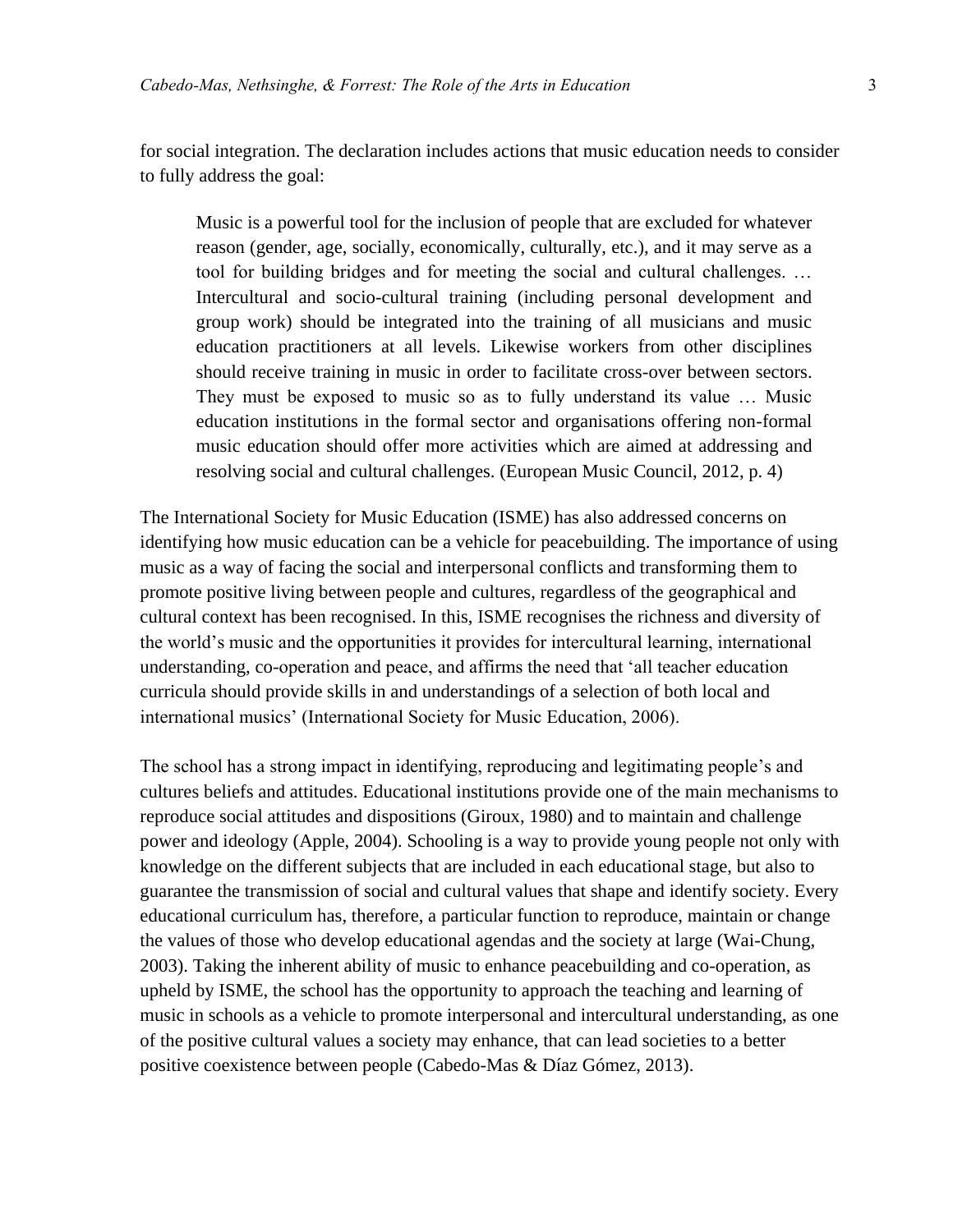Music is not a peaceful or violent language in itself (Cohen, 2008), and listening to music from other societies does not necessarily lead to positive engagement with their cultures and aesthetic experiences. At the same time, educational efforts to know and understand other cultures and their values do not necessarily enhance a peaceful relationship between them.

Another assumption underlying current practices in education for international understanding is that the fostering of international friendship through world affairs education will produce peace among nations. Thus, if we each study the history, culture and values of the other, nations will 'understand' each other, become 'friends' and refrain from organized mayhem against each other. The historical fact of so many intra-cultural wars is too obvious a refutation of this thesis. Indeed, to truly understand another culture may emphasize conflicting values and interests rather than resolve them. (Reardon & Snauwaert, 2014, p. 34)

There has been a significant number of projects and initiatives that have identified the use of music in educational settings, and have promoted an intercultural understanding that has led to the changing of attitudes towards foreign people, decreasing racism, building bridges of understanding and, in that, building more peaceful realities (Cabedo-Mas, 2015; Bergh & Sloboda, 2010, Nethsinghe, 2015). For example, Skyllstad (1997, 2000) researched on the effects of a multicultural music program, the "Resonant Community" project, in Norwegian schools. Social inclusion has been also promoted and researched through different music playing experiences in schools (McFerran & Crooke, 2014; Rubio, Serra & Gómez, 2016; Saether, 2008; Veloso, 2016). Music practicing has been used to enhance well-being of bicultural, refugees and migrant children (Odena, 2016; Marsh, 2012, 2016). Similar experiences have been carried out using different art forms in education, such as visual arts (Collins & Ogier, 2013) or drama (Schonmann, 2008). Previous research (Cabedo-Mas & Díaz-Gómez, 2013; 2016) brought together voices from relevant music educators in different countries that provide ideas and recommendations to enable the school to become a space to promote interpersonal and social relations through music making.

The importance to address peacebuilding in education has been understood as one of the major challenges to meet with the Millennium Development Goals stated by the United Nations Develop program (UNDP), to achieve the enhancement of long-term and sustainable peace in societies (Save the Children, 2008; UNESCO, 2011). Both the Australian and Spanish educational policies specifically reference the need of the education system to acknowledge the social problems of society and to ensure the transmission of personal and cultural values focused on enhancing peace-building and reducing any kind of violence. The Spanish Organic Law on the Improvement of the Quality of Education (Organic Law 9/2013), currently in force, states in its preamble: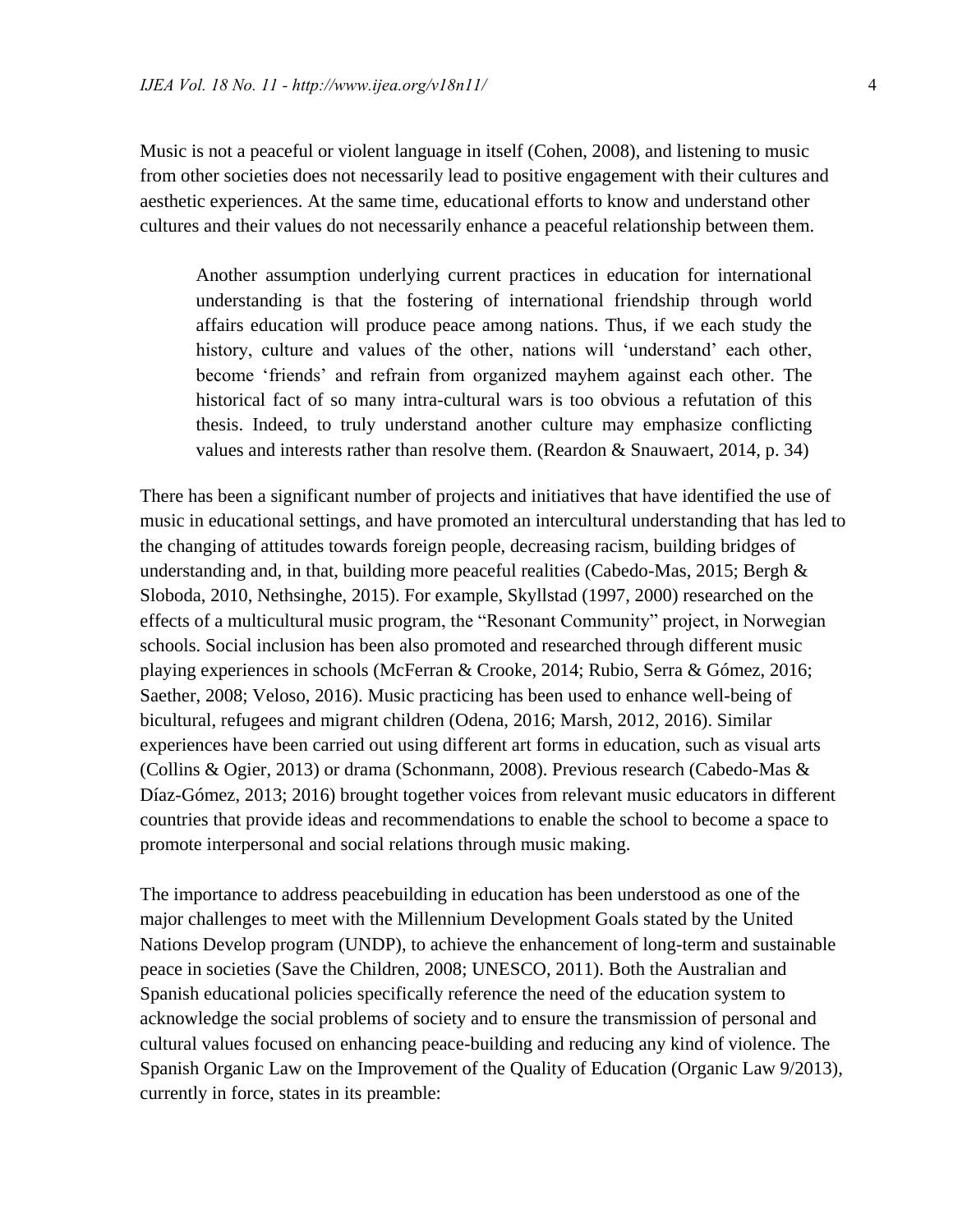One of the principles on which the Spanish education system is based is the transmission and implementation of values that favour personal freedom, responsibility, democratic citizenship, solidarity, tolerance, equality, respect and justice, and to help overcome any kind of discrimination. (Organic Law 9/2013, p. 97866)

In the Melbourne Declaration on Educational Goals for Young Australians (2008), it is stated that 'schools play a vital role in promoting the intellectual, physical, social, emotional, moral, spiritual and aesthetic development and wellbeing of young Australians, and in ensuring the nation's ongoing economic prosperity and social cohesion' (p. 4). The Declaration also highlights the 'need to nurture an appreciation of and respect for social, cultural and religious diversity, and a sense of global citizenship' (p. 4), by setting out educational goals for young Australians. It is recommended that the school education 'should include national values of democracy, equity and justice, and personal values and attributes such as honesty, resilience and respect for others' (p. 5) and it is mentioned that the Australian government is committed to 'ensure that schooling contributes to a socially cohesive society that respects and appreciates cultural, social and religious diversity' (p. 7). Unpacking these commitments further, the Melbourne Declaration lists a number of goals:

[to] develop personal values and attributes such as honesty, resilience, empathy and respect for others; relate well to others and form and maintain healthy relationships; appreciate Australia's social, cultural, linguistic and religious diversity, and have an understanding of Australia's system of government, history and culture. (p. 9)

As Gill and Niens (2014) address, 'despite the growing appreciation of the role of education in promoting a culture of peace, there remain an array of ambiguities in terms of our understanding of the key concepts involved. There is also a lack of compelling theories that underpin education for peace-building across the academic disciplines' (p. 11). In this regard, educational systems in different geographical contexts address the notion of building peaceful and sustainable societies in diverse approaches and perspectives, depending on the issues at large, the conditions the educational system has, the cultural circumstances and the perspectives and creativity of the educators (Bar-Tal, 2002). The concepts that involve the process of peacebuilding are not necessarily identified as the same and, in specific cases, the broader conception of what some of these concepts entail have not necessarily the same focus on concerns within education and curriculum.

In this study, two educational systems are analysed by addressing the national guidelines of both Spanish and Australian general education. Australia and Spain are currently developing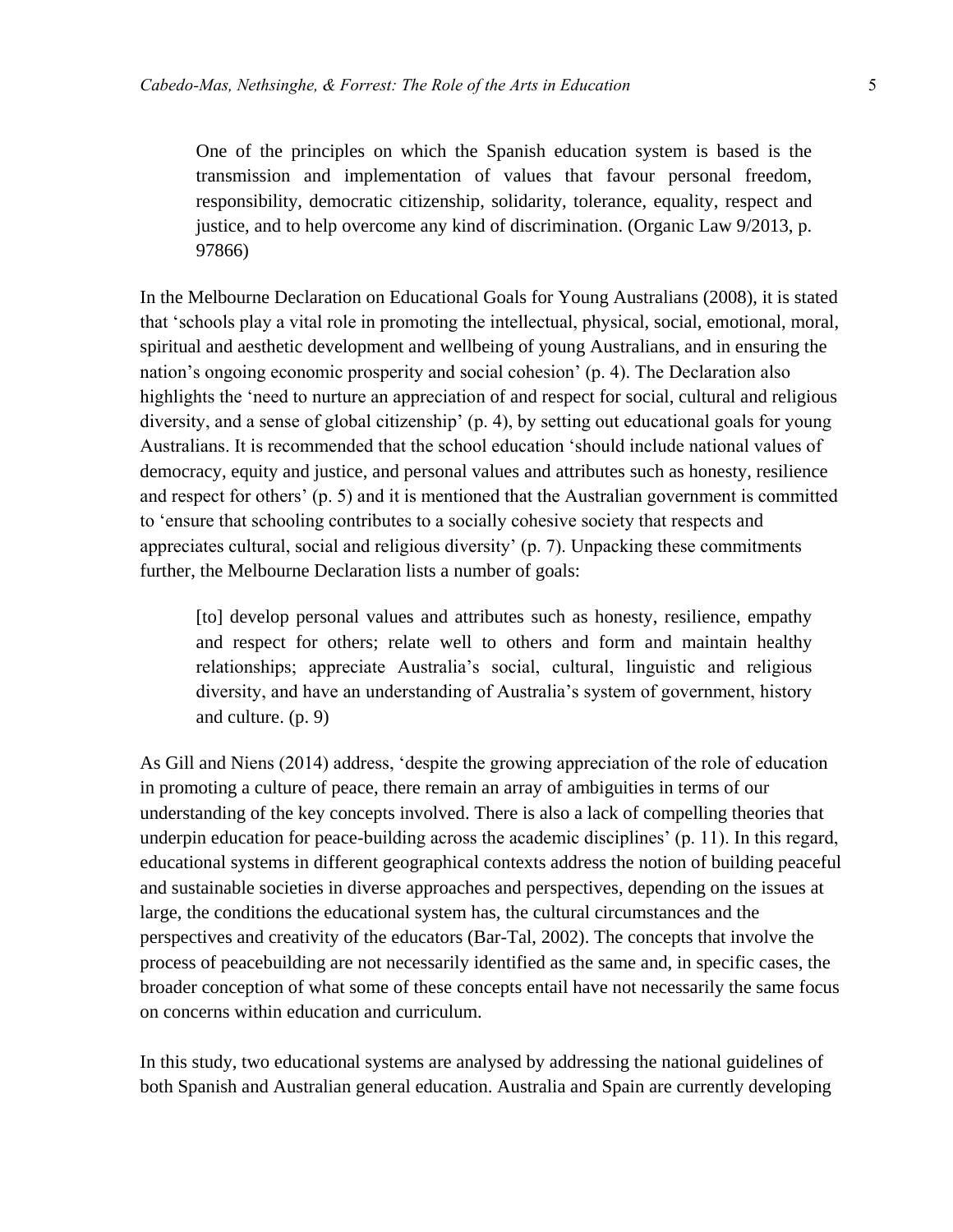and implementing policy reviews, in part, responding to the OECD perspectives on the issues in global education and the attempts to give guidance to policy-makers (Dohn, 2007; Grek, 2009). In this regard, tendencies to centralise curriculum standards are developed through the national curriculum in both countries.

The objectives of the study are to provide an analysis of Australian and Spanish educational policies to (1) identify how values education is reflected and organised within schooling, (2) determine how arts education is meant to contribute to values education and, (3) establish a comparison between both Australian and Spanish educational curricula in their approaches to values transmission in especially focusing on arts education within schooling.

To explore the objective of the study a documentary analysis was used as the methodological approach. Educational policies, curricula and agendas are heeded to provide an international perspective on how peacebuilding is reflected within education and on the role of the arts and music education to promote the acquisition of values, abilities and skills that allow people to enhance coexistence in and beyond the classroom.

#### **Methodological Approach and Analysis**

Document analysis is a qualitative research approach and has been described as a systematic procedure which involves reviewing or evaluating documents that contain text and images in order to understand meanings and develop knowledge (Bowen, 2009; Corbin & Strauss, 2008; Rapley, 2007). Documents that contain mainly text such as curricular frameworks from Australian and Spanish educational systems, policy papers, reports, agendas and declarations were used for the purpose this study. The analytical procedure involved searching, identifying, selecting and making sense of the material in relation to their concerns for arts education that contribute to values education and the acquisition of social and civic competences in schools. The analysis was performed through a process that combines elements of content and thematic analysis (Labuschagne, 2003). Bowen (2009) explains content analysis as 'the process of organizing information into categories related to the central questions of research' (p. 32) and thematic analysis as a method that involves recognizing patterns or emerging themes within data (Fereday & Muir-Cochrane, 2006). This paper presents the authors' interpretations of documents that were analyzed to investigate the aims of the study, as music educator academic researchers from Spain and Australia.

Lederach (1997) described peacebuilding as a concept that encompasses an array of processes, approaches and intangible dimensions such as relationships, emotions, communications, identity, values, and culture. Educating in peace includes therefore teaching about the challenges of achieving peace, how a community can develop non-violent skills, enhance positive interrelation and promoting peaceful attitudes (Harris, 2004). A peacebuilding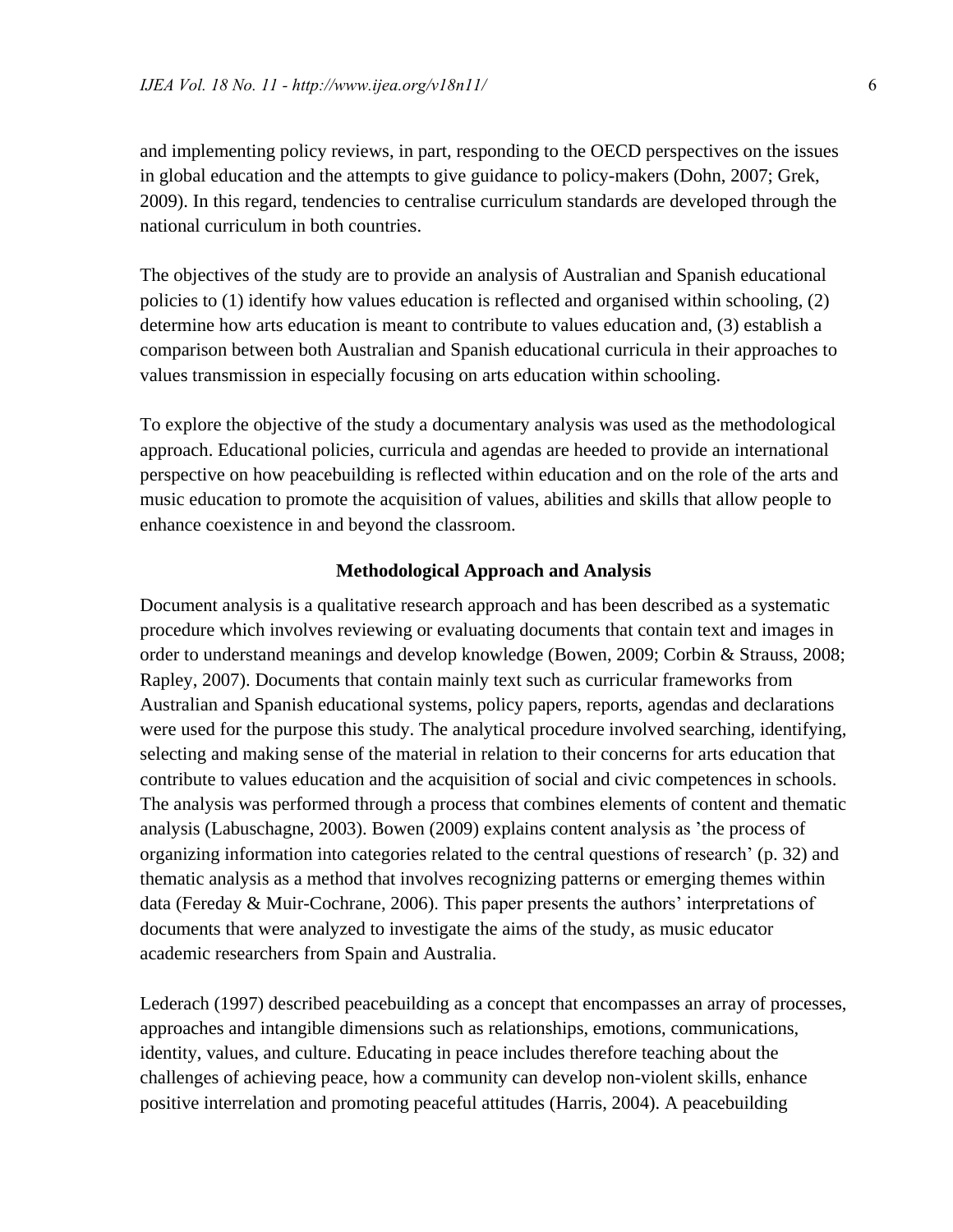program can be based on any of these concepts as a 'theory of change approach' (Connell & Kubisch, 1998). This theory has been explained as:

"We believe that by doing  $X$  (action) it will achieve Y (progress towards peace)". For example, "If we train key leaders in negotiating skills, they will become more effective advocates for their interests through nonviolent means". Or, "If we generate jobs for unemployed youth, they will be less available to be recruited to violence". (CARE International UK, 2012, p. 3)

Using the abovementioned approach the authors of this paper assume by educating individual (school students) it will be possible to achieve the concepts of peacebuilding (in a broader community) earlier. However, as Harris (2004) points out, 'although peace education is mostly an individual strategy (changing one individual at a time), many of the non-violent strategies that are espoused in peace education classes are themselves collective' (p. 16). The arts, and specifically music, have been used as means of transformative experiences at both individual and collective level (Dillon, 2007). In this process arts education has been considered as an approach that covers most of the concepts of peacebuilding described above. Ewing (2010) has presented a body of research that argues for 'transformative learning in and through the Arts' (p.33). The term "transformative learning" is coined by (Mezirov, 2003) for learning that involves experiencing a deep structural shift in core beliefs, understandings, feelings and activities. According to Winner, Goldstein and Vincent-Lancrin (2013), arts education has also been argued as strengthening students ability to 'communicate and cooperate effectively' beyond developing critical and creative thinking including enhancing academic performance and motivation (p. 17). Analysing 62 research studies for cognitive capacities developed through learning and communicating in dance, drama, music and visual arts Deasy (2002) found that improvements in effective social behaviours were experienced by those who were involved in arts-rich education programs. This research evidences the effectiveness of arts education on peacebuilding.

As explained before this study explores the current state of Arts education in Australian and Spanish schools.

#### **Arts Education in Australian and Spanish Schools: An Overview**

In Spain and Australia educational responsibilities are with the regions or states. The Australian education system and its curricula for primary and secondary schools are shaped according to the guidelines of the States and Territories. The Government of Spain establishes the basic national guidelines in educational principles and curriculum strategies, but guarantees the autonomy of the regions – the Autonomous Communities – to shape education policies according to the specificities of each region. Compulsory education in both countries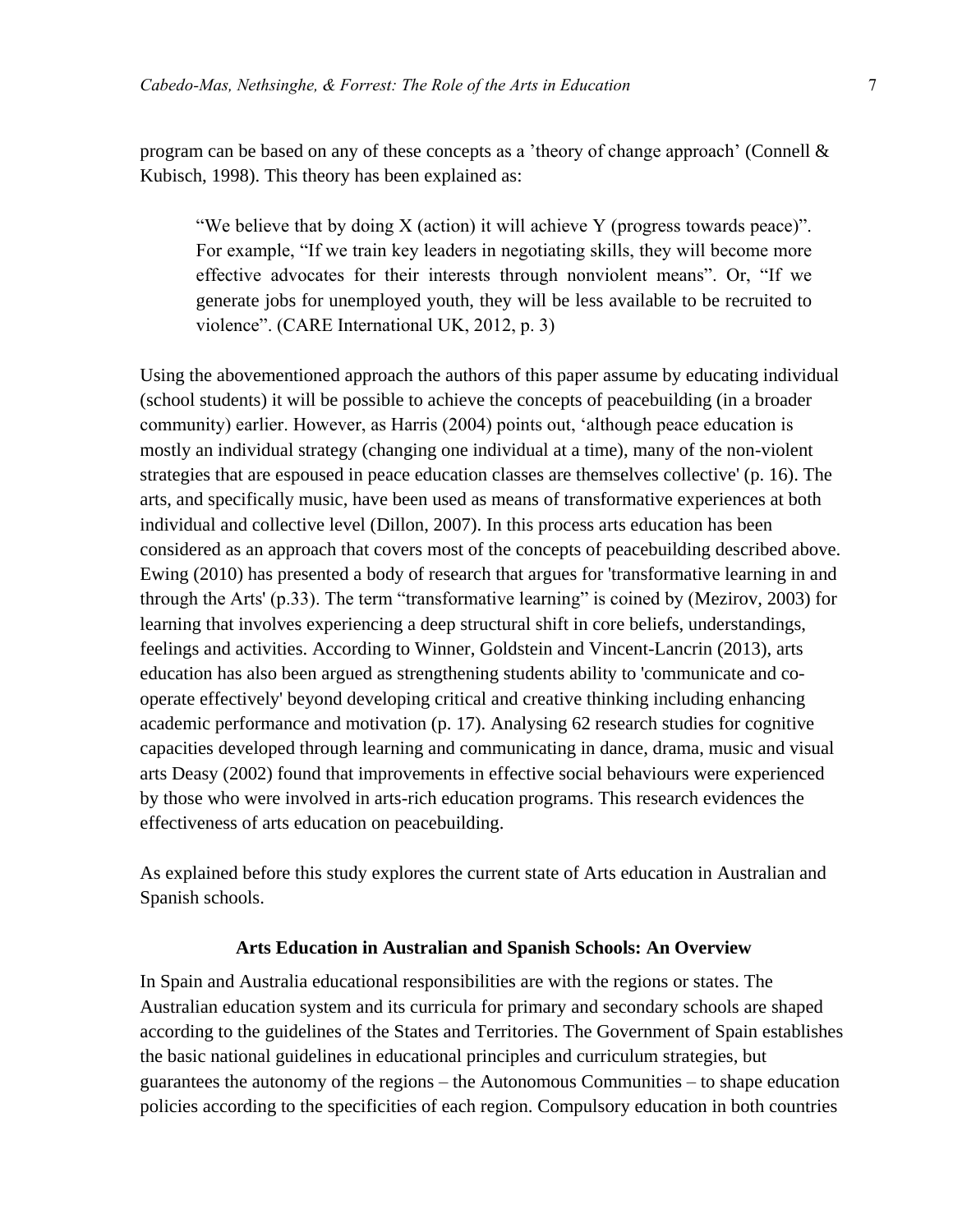comprises approximately ten years of schooling.

The general pre-university education system in Spain is organized in: the Early Childhood education, which includes the schooling of children between 0 and 6 years old; then the Primary education, which is divided into six academic courses and includes the ages of 6 to 12 years; next comes the Secondary education. The latter is organized in four academic years of Compulsory Secondary Education and two years of secondary senior school, which are part of the non-compulsory education. This is the most common way for students to access University education. However, after finishing the Compulsory Secondary Education, students may choose to attend Vocational training, which takes four academic years and can also allow access to University education for some students.

According to the current Spanish educational law and following European guidelines, the main aim of general education is to ensure students' development of a series of basic competences, so that school lessons can support a learning process that helps their development and adaptation to the society (Tiana Ferrer, 2011). The basic competences included in the primary and secondary curricula include: Competence in linguistic communication; Mathematical competence and basic competences in science and technology; Digital competence; Learning to learn; Social and civic competences; Entrepreneurship; Consciousness and cultural expression.

The Spanish curriculum is organized into subjects, framed in different blocks. Within the primary education, the subjects identified as basic include a series of learning areas that must accomplish 50 per cent of students' time in school. According to the Royal Decree 126/2014, that regulates the national guidelines for the curriculum of primary education, the basic subjects are: Natural Sciences, Social Sciences, Spanish Language and Literature, Mathematics, and First Foreign Language. Although the acquisition of artistic skills, the exposure to different arts forms, and appreciation and work towards the enhancement of creative, aesthetic and emotional skills are present within the goals of the educational system, Arts education, which in Spanish curricula includes Plastic and Music education. This is placed among the block of subjects considered as specific subjects, and whose implementation depends on the Autonomous Community's and/or the local schools' decision. Specific subjects are given greater autonomy in determining the content to be taught and the number of hours devoted to its study. Consequently, the regional legislation and schools become more important in arts education's curriculum development. Other subjects that are in the same block of specific subjects – and which can be elective – are, for example, Second Foreign Languages.

Rodríguez Moneo and González Briones (2013) studied the importance each basic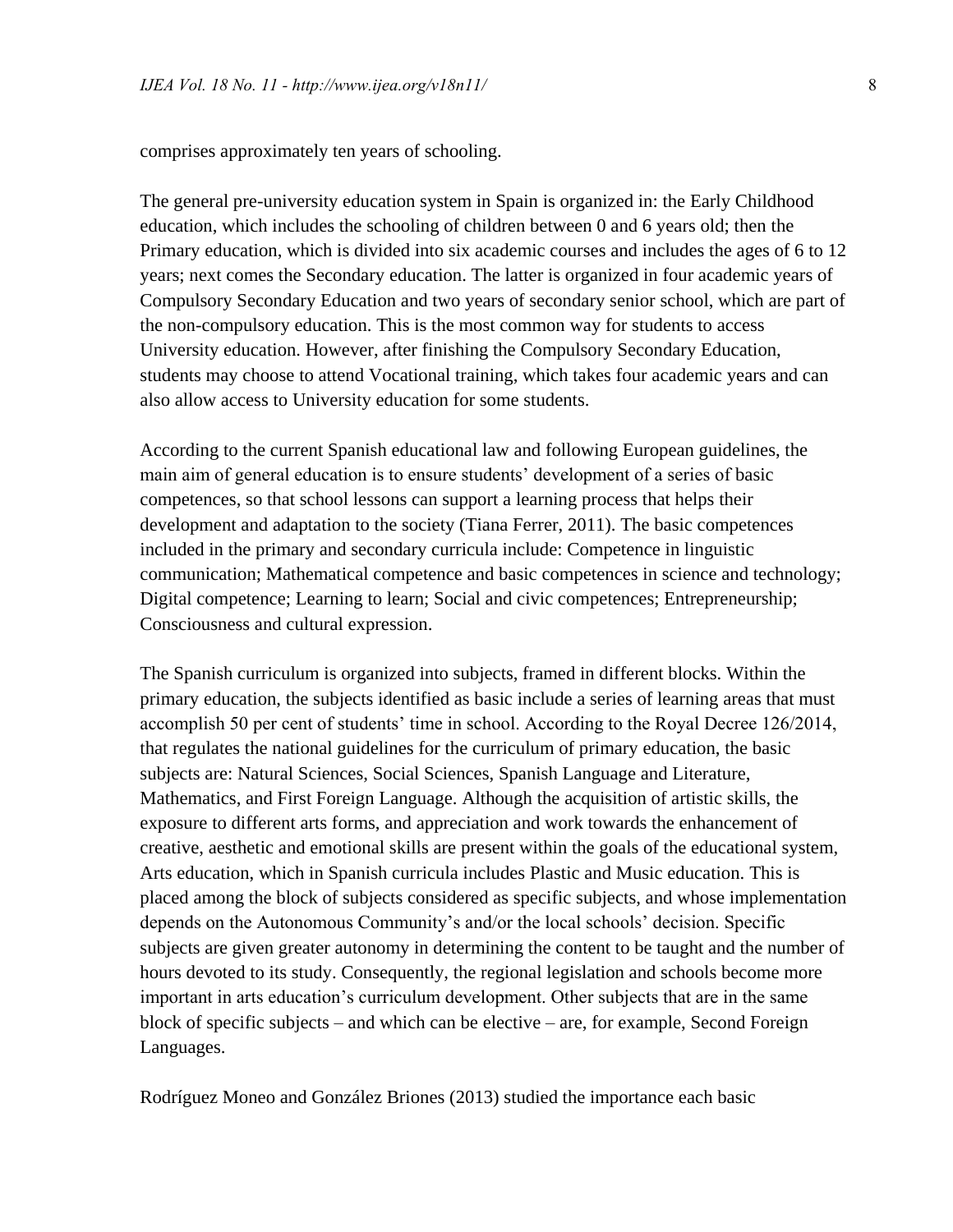competence has in every learning area across the Spanish curriculum together with the specific relevance each learning area shows to ensure students' development of the basic competences. To this end, the authors divided the number of references to a specific competence addressed in the assessment indicators of each learning area, between the total amounts of times this very competence is reflected in the entire educational stage. According to the European Parliament (2006), the social and civic competences 'include personal, interpersonal and intercultural competence and cover all forms of behaviour that equip individuals to participate in an effective and constructive way in social and working life, and particularly in increasingly diverse societies, and to resolve conflict where necessary. Civic competence equips individuals to fully participate in civic life, based on knowledge of social and political concepts and structures and a commitment to active and democratic participation' (p. 16). Surprisingly, Rodríguez Moneo and González Briones (2013, pp. 33, 39) determined that arts education was rated as the learning area that contributes with the small percentage (3.80 %) to the acquisition of social and civic competences across schooling. At the same time, within arts education, the social and civic competences were identified as the less present within assessment indicators, representing only the 2.22 % of the total.

The Australian Curriculum, Assessment and Reporting Authority (ACARA) developed national curricula for each area of knowledge. This is based on the Melbourne Declaration on Educational Goals for Young Australians (2008) and the Shape of the Australian Curriculum (2012c). However, despite general agreed guidelines to be followed in every Australian state and territory, many important differences can be noticed in regards to schooling organisation and the way to approach to education in schooling (Forrest, 2007; Forrest & Watson, 2006, 2012). The main aims of education are to enable students to acquire general capabilities that need to be addressed in all areas of knowledge and throughout schooling. These seven general capabilities include: Literacy; Numeracy; Information and communication technology capability; Critical and creative thinking; Personal and social capability; Ethical behaviour; Intercultural understanding.

The Hobart Declaration on Schooling (1989) established the organisation of Australian schooling contents according to key learning areas; in this same context, The Adelaide Declaration on National Goals for Schooling in the Twenty-First Century (1999) and the later Melbourne Declaration on Educational Goals for Young Australians (2008) retained the grouping of curricula in eight key learning areas. The Australian National Curriculum (ACARA, 2012a) includes eight learning areas and some learning areas encompass more than one subject. The learning areas are English, Mathematics, Science, Humanities and Social Sciences (History, Geography, Economics and Business, Civics and Citizenship), The Arts (Dance, Drama, Media Arts, Music, Visual Arts), Technologies (Design and Technologies and Digital Technologies), Health and Physical Education, Languages (a range of languages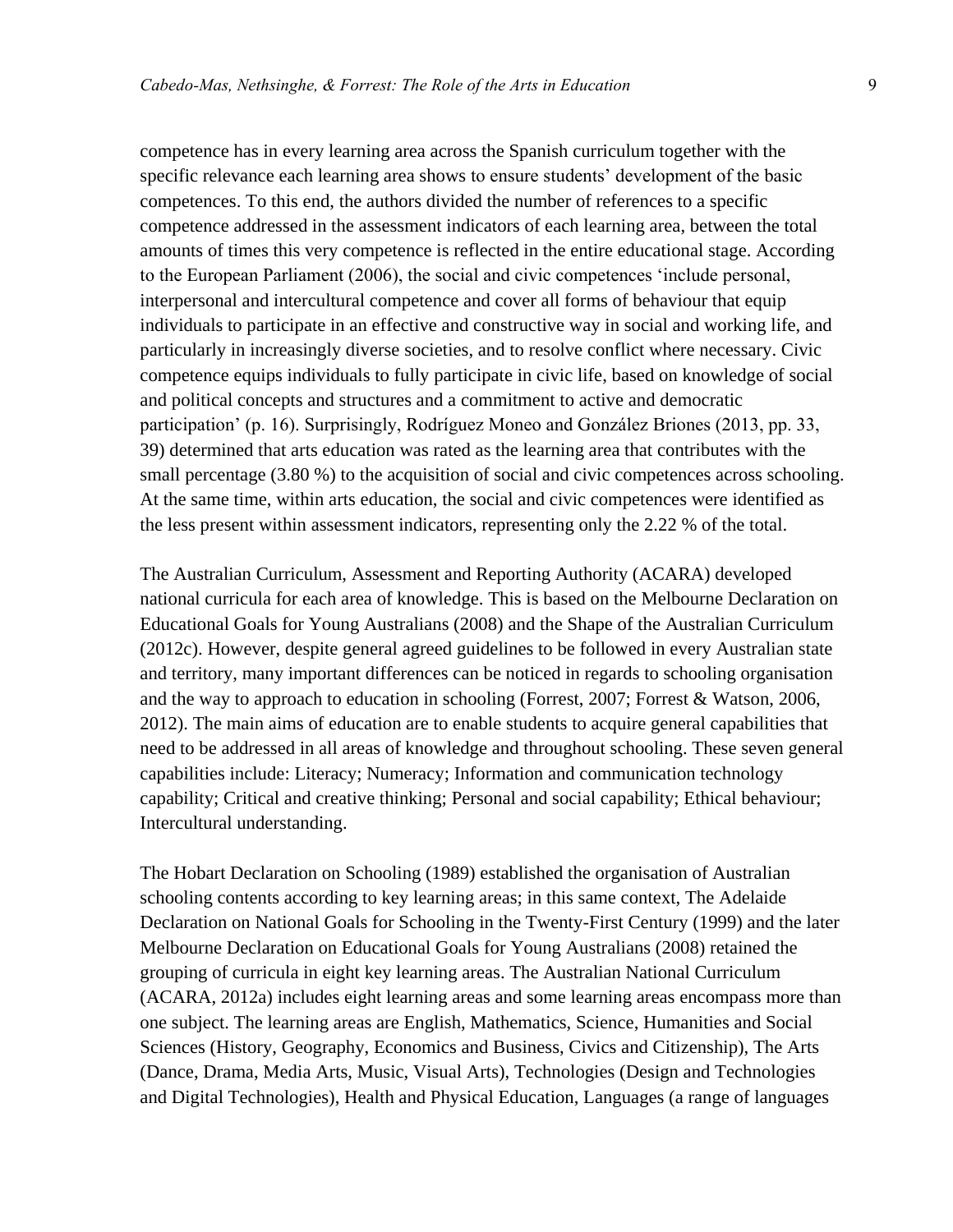other than English selected awaiting for endorsement and under development) and Work Studies (for year 9 -10 students). In relation to this organisation, the Australian Curriculum aims to develop the contents that comprise each different area across thirteen years of schooling – from Foundation to Year 12. In this process the relevant authorities in each state and territory governments in Australia are given the option to make the decisions about the implementation – timelines and plans – of these curriculum. The first stages of the Australian Curriculum were introduced and subjects such as English, Mathematics, Science and History, Geography, Arts have been endorsed at different stages in different years starting from 2010. Learning areas such as Humanities and Social Sciences; Civics and Citizenship; Economics and Business; Health and Physical Education; Technologies and Languages including the elective Work Studies are currently waiting for endorsement. In this context, despite building a national curriculum that has agreed minimum standards of learning standards that every student should have at the end of each cycle, the document does not determine specific guidelines on how this learning should be conducted in any area of knowledge, as already indicated. 'School authorities make decisions about the allocation of time and other resources' (ACARA, 2012c, p. 10). For example in the state of Victoria it is not mandated for primary schools teach music (one of the five Arts subjects), as identified by the Parliamentary Inquiry report, 'There is currently no policy guidance on the provision of music education in Victoria' (Education and Training Committee, 2013, p. 74). However, Arts education, as one of the Key Learning Areas, is expected to be taught in every year of schooling in Australian education, from Foundation to Year 10. From the defence of the need of learning the arts in society, for their value to communicate ideas, emotions and narratives showcasing unique identities and means of expression, Australian arts education incorporates the five art forms: Dance, Drama, Media Arts, Music and Visual Arts.

The Arts have the capacity to engage, inspire and enrich all students, exciting the imagination and encouraging students to reach their creative and expressive potential. The five distinct but related Arts subjects […] share and communicate understanding and expressions of ourselves and others. Rich in tradition, the arts play a major role in the development and expression of contemporary cultures and communities, locally, nationally and globally (ACARA, 2012b, p. 3).

ACARA stresses that the Arts curriculum is prepared 'based on the assumption that all students will study the five Arts forms from Foundation to the end of primary school' (ACARA, 2012b, p. 7), and this assumption is based on the decisions made autonomously by schools and individual states and territories. Education continues to fall within the responsibility of the different States and Territories. The Australian curriculum also emphasizes the singularity of each artistic discipline, noting that, despite their interrelationships, these arts have a unique aesthetic, with discrete knowledge, understanding,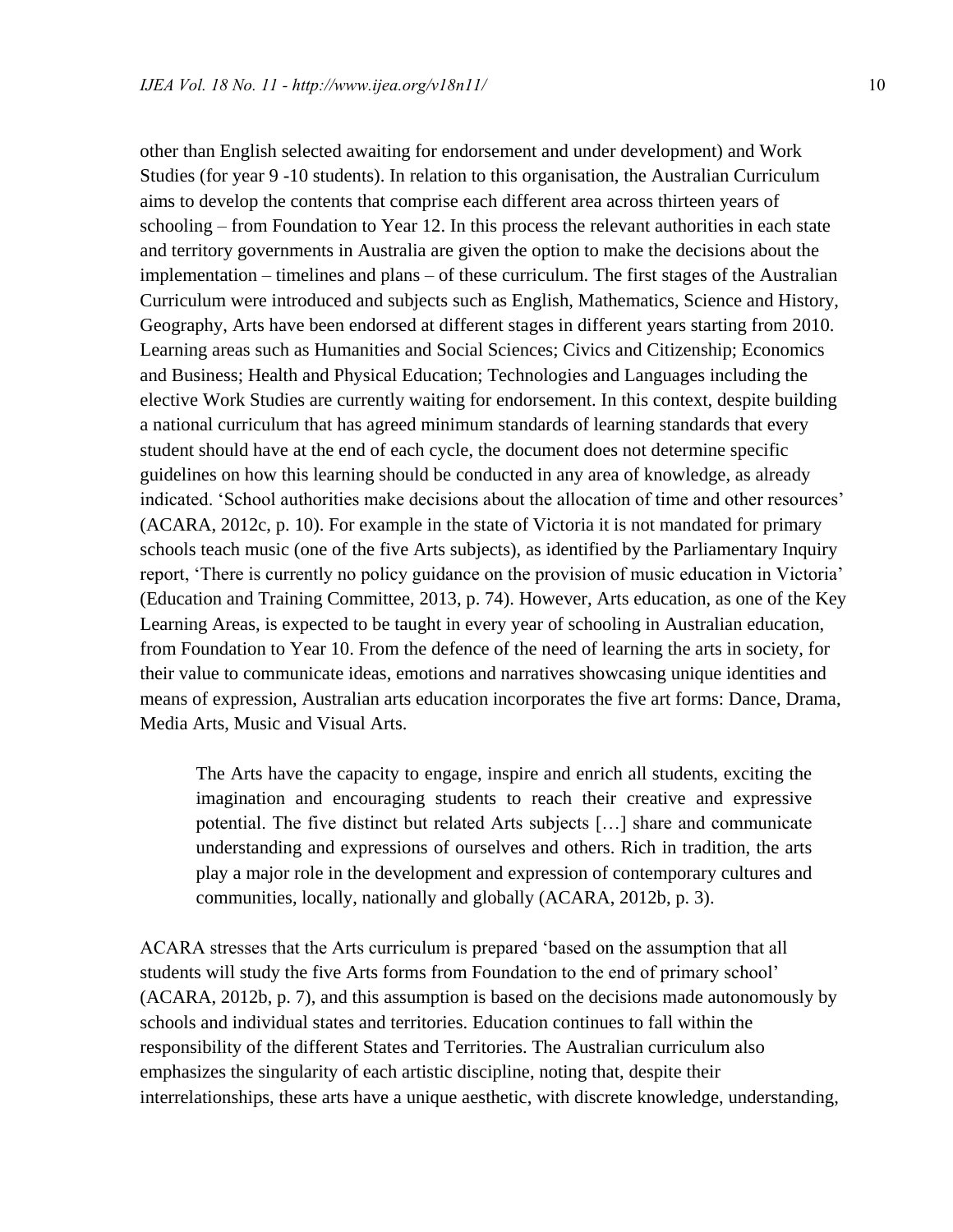symbols, language, processes and skills. However, at the same time, the curriculum is committed to exploring dynamic relationships between these art disciplines, due to the interconnection that exists particularly in hybrid art forms and contemporary art. In each of the arts included in the general education system, the curriculum is presented through two interrelated strands: 'Making – using processes, techniques, knowledge and skills to make art works; and Responding – exploring, responding to, analysing and interpreting art works' (ACARA, 2012b).

The Australian Curriculum also focuses on enhancing social and emotional skills of students by addressing the importance of developing their Personal and Social Capabilities. These are considered as a foundation for learning and for citizenship across the curriculum and 'involve students in a range of practices including recognising and regulating emotions, developing empathy for others and understanding relationships, establishing and building positive relationships, making responsible decisions, working effectively in teams, handling challenging situations constructively and developing leadership skills' (ACARA, 2012a, Personal and Social Capabilities, para. 1). Ethical Understanding across the curriculum is another important aspect considered in the Australian Curriculum and the students are expected to develop 'a strong personal and socially oriented ethical outlook that helps them to manage context, conflict and uncertainty, and to develop an awareness of the influence that their values and behaviour have on others' (ACARA, 2012a, Ethical Understanding, para. 1). Intercultural Understanding is also considered as an essential part of learning and the students are expected to 'develop intercultural understanding as they learn to value their own cultures, languages and beliefs, and those of others' (ACARA, 2012a, Intercultural Understanding, para. 1).

### **An Exploration on the Role of the Arts in the Standards of Values Education from a Multi Angled Approach**

The transmission of the interpersonal, social and cultural values that a community identifies as the relevant for individuals to engage and fully integrate within society ought to be necessarily included within the aims and standards of educational policies in general schooling. These values are culturally determined and may vary from one society to another.

The case of Australia and Spain, as two westernised countries with significant similarities in the main aims and organisation of educational knowledge, shows interesting resemblances and differences in the values identified as the most relevant to be transmitted across education in schooling. The analysis of the national educational policies and documents that organise education within general primary and secondary education lead to an interesting reflection on what is important to be addressed in education. This is particularly so in relation to social, interpersonal and cultural competences focused on enhancing peacebuilding, reducing any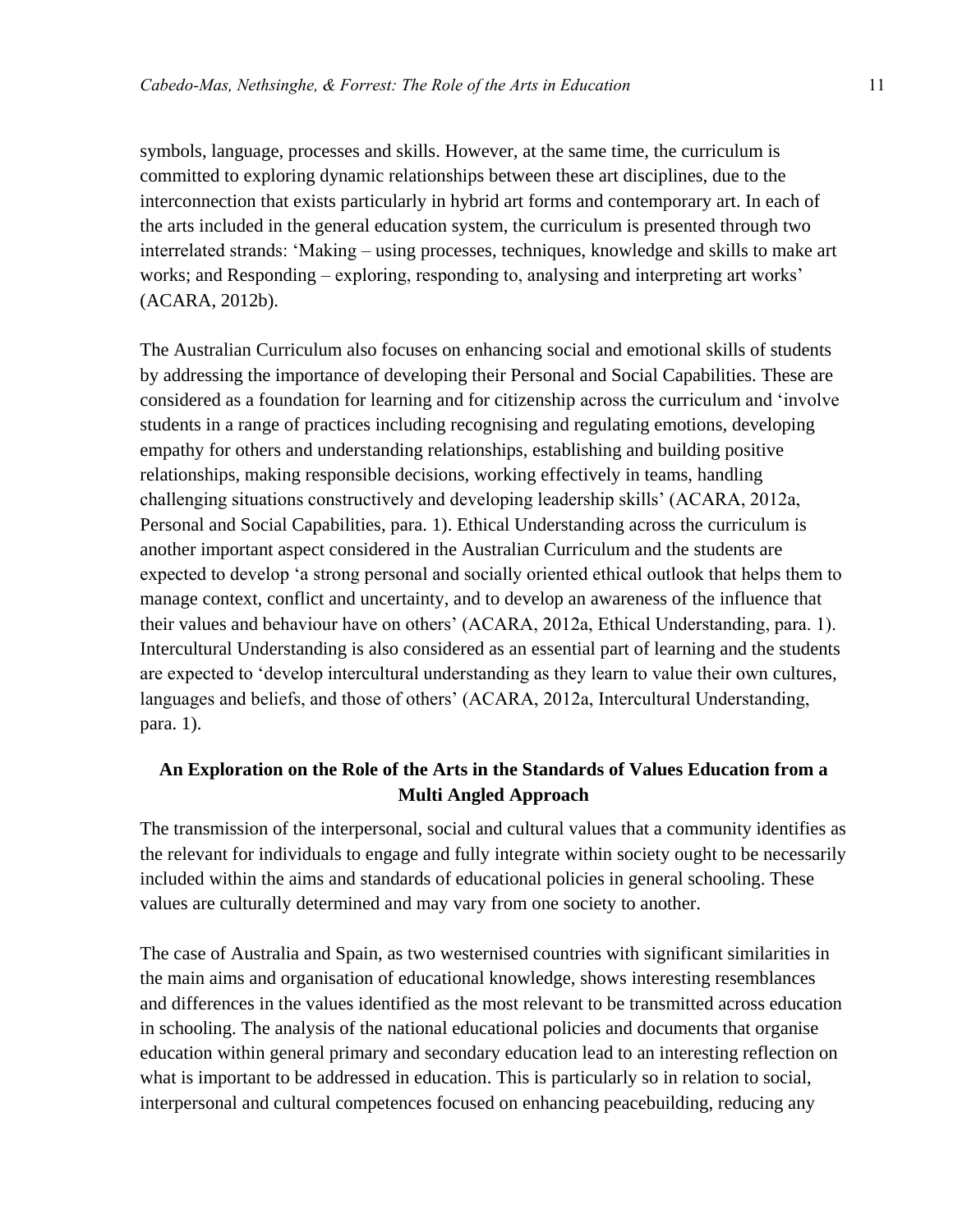kind of violent relationship between people and promoting a positive living together. Acknowledging the references within educational policies and documents that the authors attached to the interpersonal and social values aimed at fostering coexistence, the analysis has been classified in two main thematic categories of exploration, including (1) concepts directly linked to peacebuilding and conflict transformation, such as empathy, violence prevention, collaboration, negotiation, respect and harmony, and (2) concepts in relation to the acknowledgement of diverse perspectives and intercultural understanding.

#### *Education for Peacebuilding and Conflict Transformation*

The general guidelines of the educational documents in Australian and Spanish societies include direct references to the need to address peacebuilding as one of the issues that educational systems should acknowledge. As Harris (2004) notes, 'during this past century there has been growth in social concern about horrific forms of violence, like ecocide, genocide, modern warfare, ethnic hatred, racism, sexual abuse and domestic violence, and a corresponding growth in the field of peace education where educators, from early child care to adult, use their professional skills to warn fellow citizens about imminent dangers and advise them about paths to peace' (p. 5). The proactive role of education to create a culture of peace in schools and to transcend it to the communities has been widely studied (Jones, 1998; Reardon, 1988; Röhrs, 1980). Furthermore, criticisms to highlight some current issues regarding peace education strategies have emerged, in relation to its need to meet immediate demands for intervention and hence lack in theoretically informed strategies, rigorous evaluation and interrogation on the taken for granted assumptions (Bajaj, 2008; Zembylas & Bekerman, 2013), together with the oft-lamented disconnection between peacebuilding practices, theory and research in Peace Education (UNICEF, 2011).

The Spanish educational law directly refers to specific aspects on the need to address Peace Education within schooling and defines as one of the main principles that inspire the Spanish educational system 'the transmission and putting into practice of values that favour the personal freedom, the responsibility, the democratic citizenship, the solidarity, the tolerance, the equality, the respect and the justice, as well as these that help to get over any kind of discrimination' (Organic Law 8/2013, p. 97860) . The law states in this regard the need to raise the current levels of education to enhance the peaceful coexistence and the cultural development of the society. Along the Preamble of the law, which reflects the philosophical underpinnings of the educational system, and within the first articles of the document, that specify the purposes, aims and the general organisation of Spanish education, several references for the need to address education for peace are included. Peace Education is mainly referred within the goal of managing and resolving conflicts and violence, particularly those in relation to violence at home or in the school. In this line, the first article of the law clearly states the need to include 'the education to prevent conflicts and their pacific resolution,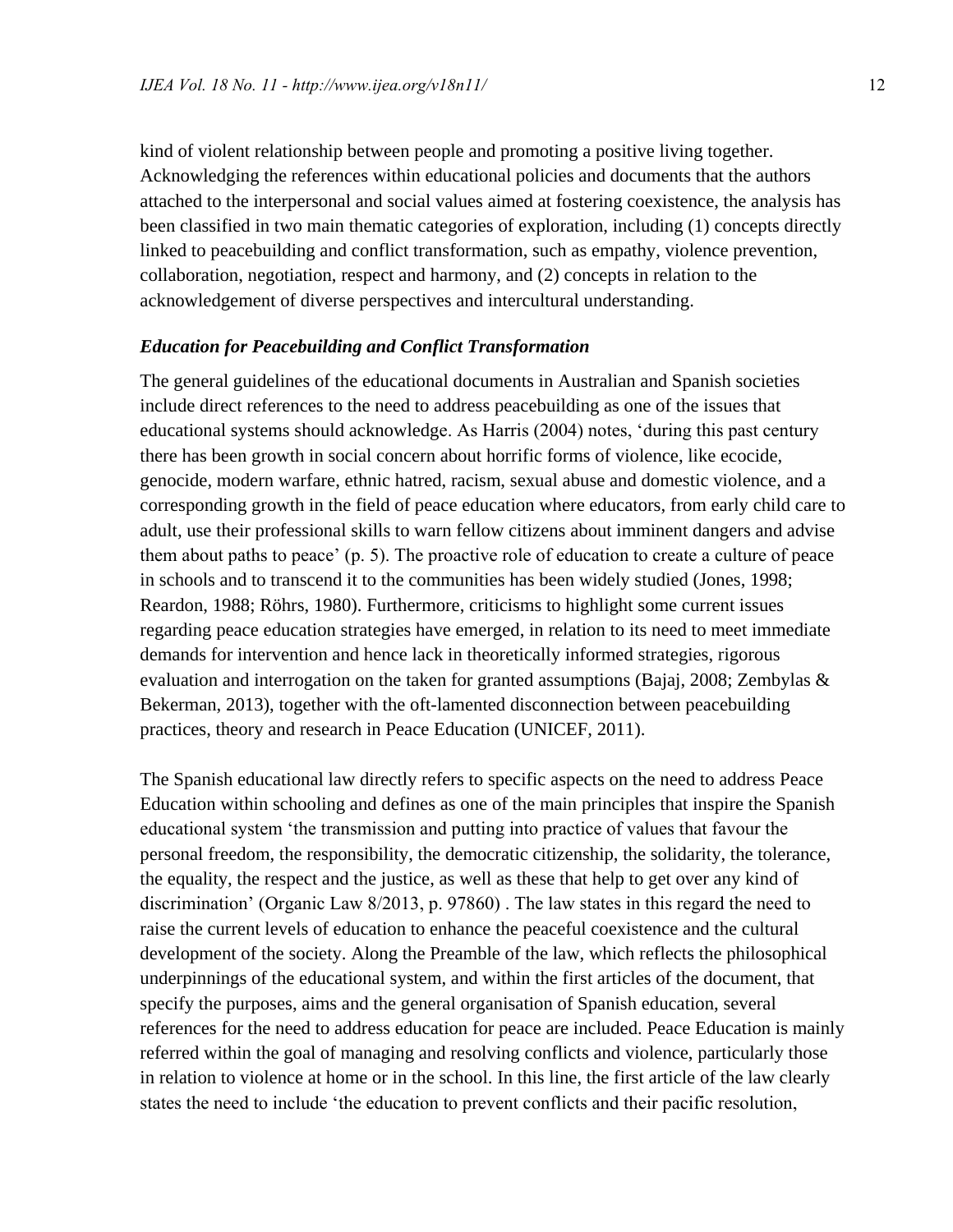together with the nonviolence in every personal, familiar and social sphere and, especially bullying. … The development, in school, of the values that promote the effective equality between women and men, together with the prevention of gender violence' (Organic Law 8/2013, p. 97867). Although the prevention of violence is clearly referred to as one of the main aims of including peace education in schools, other references to peace education are also addressed, such as 'the formation for peace, the respect for the human rights, the common life, the social cohesion, the cooperation and solidarity between people together with the acquisition of values that foster the respect for living being and natural environment, particularly the value of the forest areas and the sustainable development' (Organic Law 2/2006, p. 17165).

One of the uncertainties that emerge in relation to these purposes relates to the specification of who should guarantee these goals are achieved within schools. The legislation indicates that the competences aimed at preparing students for an active citizenship need to be addressed. These include activities that are 'cross-curricular and incorporate civic and constitutional education in every subject during basic education, so that the acquisition of social and civic competences are included in the quotidian dynamics in teaching and learning processes and it can be strengthen thence, through a common approach, their possibilities to be transferred and their guiding character' (Organic Law 8/2013, p. 97866). However, in relation to arts education, no references to peace education were found in the learning standards for this subject.

The Australian federal government mandates schools to foster teaching and learning that will create future citizens who are 'caring, tolerant fair and compassionate' (Department of Education Science and Training, n.d., p. 2). All Australian schools are expected to promulgate the Nine Values articulated by the Department of Education, Science and Training in the year 2005. The Nine Values are care and compassion, doing your best, 'fair go', freedom, honesty and trustworthiness, integrity, respect responsibility and understanding (Department of Education Employment and Workplace Relations, 2011).

In the Australian Curriculum website under the 'General Capabilities' of the Arts section, Intercultural understanding is listed as one of the aspects for students to learn. It is mentioned that 'this capability involves students learning about and engaging with diverse cultures in ways that recognise commonalities and differences, create connections with others and cultivate mutual respect' (ACARA, 2012b). Through such learning experiences 'students are encouraged to demonstrate empathy for others and open-mindedness to perspectives that differ from their own and to appreciate the diversity of cultures and contexts in which artists and audiences live' (ACARA, 2012a, p. 23). Even though the word peace education has not been used directly under the topic Intercultural understanding, these expectations address the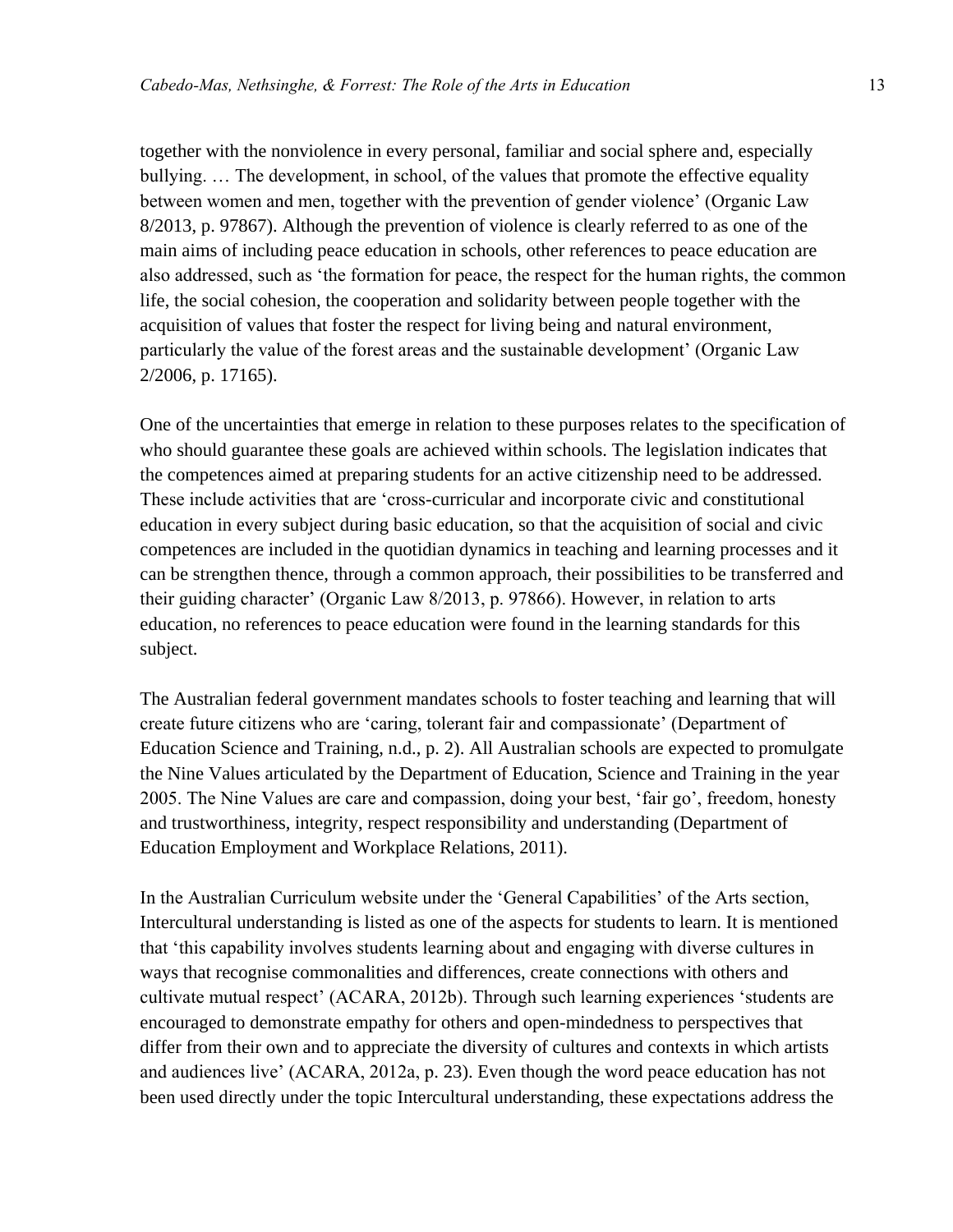aspects of peace and harmony. However as a result of the lack of clarity (of implementing such learning) in this document, the contextualisation of Intercultural understanding through Arts will depend on individual educators who apply (or interpret) these vague guidelines in their teaching.

#### *Diversity and Intercultural Understanding in Education*

The coexistence and learning in diverse contexts and with heterogeneous students entail a challenge for teachers (Leiva Olivencia, 2008). Nevertheless, although in other social contexts the struggles caused by the cultural clash often result in violent relationships between people, academics and educational practitioners recognise that the conflicts emerged as a consequence of the management of diversity in schools are in general positive (Essomba, 2007). Diversity is often referred in Australian and Spanish educational regulations. However, considering both Australia and Spain are inherently diverse societies, the concept of the integration of diversity in education is not always understood within the same paradigm. Through the documents different approaches to diversity include, among others, (1) the different forms of access to education, mainly focused on the economic and social access to educational spaces, levels and resources; (2) the diverse ways to approach learning processes, mainly centred in those students with special educational needs; or (3) the different cultural backgrounds that shape multicultural communities such as, with specific particularities, the Spanish and the Australian societies.

The Spanish educational legislation faces the concept of diversity in different ways including, in the preamble and more general articles of the law, references to diversity that are mainly connected to students' abilities and expectations and their possibilities to successfully access to education and to develop competences to promote employability. The terms attached to these principles comprise, among others, talent, aspiration, ambition, personal and professional development, competing with success, high-qualification employability, and the idea of economic growth associated with a better future. In these terms, the concept of diversity is often linked to inequality, rather than difference. The educational authorities ensure the increase of the universalisation of education and its inclusiveness during the last decades. However, in order to enhance equality in the inclusion, state the need to specifically address within the educational policies. 'Equity and quality are two sides of the same coin. It cannot be imaginable a high-quality educational system in which eliminating any trace of inequality is not a priority. … Equity, ensuring equal opportunities for the full development of personality through education, inclusive education, equal rights and opportunities to help to overcome any discrimination and universal access to education, and to act as compensator element for personal, cultural economic and social inequalities, with special attention to those resulting from any kind of disability' (Organic Law 8/2013, pp. 97860, 97866).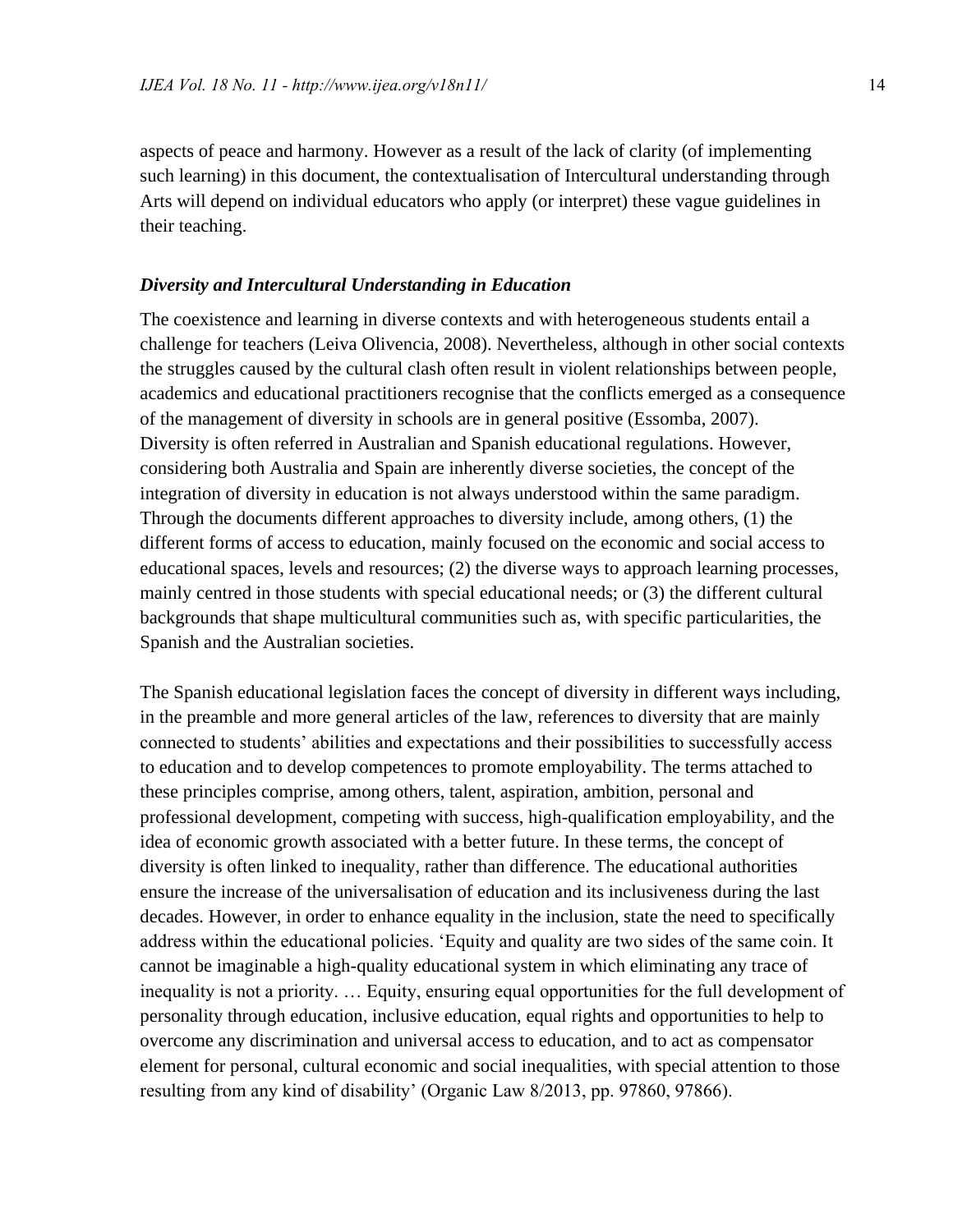The concept of Inclusive Education is based on providing equal opportunities and appropriate assistance for learners (from diverse backgrounds with various abilities) to engage in meaningful education, especially individuals with disabilities. However disability education is still considered as special needs education in many educational contexts, placing learners with disabilities in separate classes or schools using the term special education. At the same time, and according to the guidelines of the European Disability Strategy (2010), the enhancement of the levels of education must also be focused on people with disabilities, to whom an inclusive and high-quality education and training should be always guaranteed.

The educational regulation expresses the need to enhance the flexibility of education to adapt to diverse aptitudes, interests, expectations and needs of the students, as well as the changes that face both the students and the society. In this line, specific recommendation on how implementing are scarce, though include the possibility for administrations to establish priority actions to specially support schools that integrate students with social disadvantages. Due to the increasing diverse migratory flow of the last decades, which led to a growing immigration in Spain, educational authorities had to set efforts and initiatives in motion to enhance multicultural – and later on intercultural – education in schools. According to the Spanish National Institute of Statistics, Spain was in 2010 the second largest country in number of foreign population, representing the 17.4 % of its population, with a total of 5.6 million people (Instituto Nacional de Estadística, 2012). However, in the educational documents few references are included to address owns and others cultural understanding in schools and, despite the growing educational materials published, few learning evaluation standards include the need to address cultural diversity. The most important challenge in intercultural education entails therefore the education of the attitudes and convictions to avoid the use of cultural diversity as a legitimation of social exclusion (Carbonell, 2000). Australia is undoubtedly a multicultural country. In accordance to the report of the Department of Immigration and Border Protection of the Australian Government (2014), the 26.9 % of the Australian population, which represent more than 6 million people, were overseas-born. Regardless of the educational efforts the Australian Curriculum, Assessment and Reporting Authority shows in integrating an intercultural understanding, particularly through educational cross-curriculum priorities that state the need to face *Aboriginal and Torres Strait Islander histories and cultures* and *Asia and Australia's engagement with Asia*, some challenges are still present within educational agencies. As Jakubowicz (2009) states, referring to the Australian context, 'in a multicultural society where racial and ethnic hierarchies are so closely interwoven with economic power, empowering young people of non-Anglo backgrounds to engage with the society around them and change its wellestablished patterns of exclusion remains a major challenge for educators. Too often, children who live in both working class and culturally diverse communities can find they experience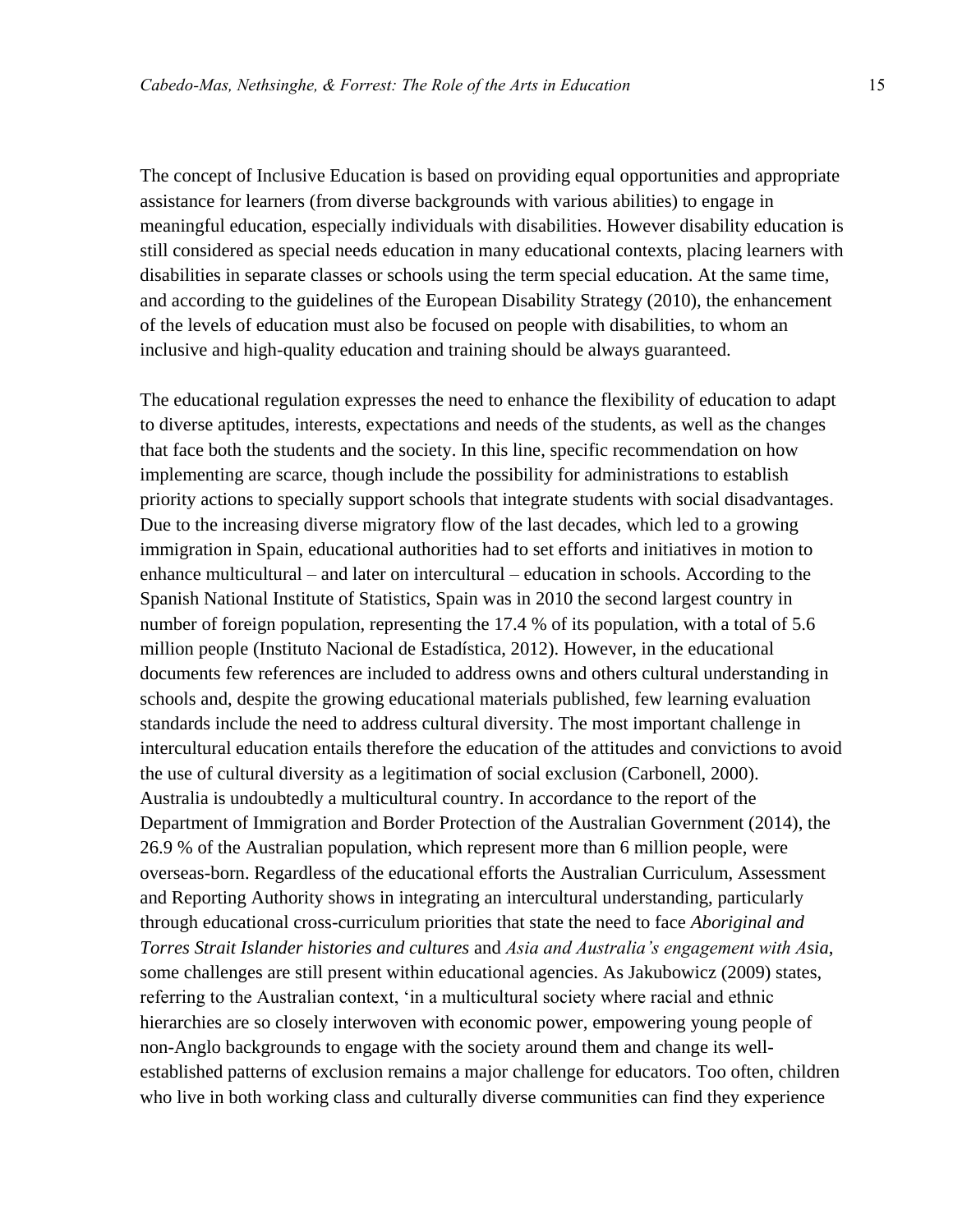lower expectations of their performance and racist messages about their capacities and expectations within the education system' (p. 8).

In both the Australian and Spanish cases, the case of immigrants discourses are linked to 'popular fears, and seek to define immigrants and refugees as a social problem which is threatening to both national sovereignty and identity' (Leach & Zamora, 2006, p. 51). In this regards, the attempts to address intercultural understanding in education seem to be related to the idea of creating a global citizenship by defining cultural similarities and differences between the people that shape the societies. Niens and Reilly (2012) note that peace-building education, based on global justice and cross-cultural issues, provides an invaluable opportunity for fostering responsible local and global citizenship; it is therefore positive to overcome prejudice and community enhances interpersonal and social coexistence. Consequently, and acknowledging the criticisms to the promotion of the idea of a global citizenship (Heater, 2004), educational efforts to build global citizenship awareness goes in the line to be an opportunity to get over cultural discrimination, and to unite people across state boundaries through economic interdependence, migration, tourism and the transcendence of group interests (Banks, 2008; Nussbaum, 2010).

The need to know, understand and respect the different cultures and the differences between people is superficially mentioned in the Spanish educational law which, with an implicit reference to the Arts education, state as one of the main goals of education 'to know, value and respect the basic aspects of the own and other's culture and history, and also the artistic and cultural heritage' development (Organic Law 2/2006, p. 17169). However, in developing the learning standards of the Arts, the need to address cultural diversity within education lies mainly in the acquisition of *consciousness and cultural expression* competences, and it makes no reference to artistically work on cultural diversity to enhance the *social and civic* competences. The assessment criteria stated in the national guidelines for curriculum development include, in relation to arts education and cultural appreciation, the need for students to 'know examples of various musical pieces of our culture and others to value the musical heritage and knowing the importance of its maintenance and spread …. To know and perform songs from different places, periods and styles, valuing their contribution to personal, social and cultural enrichment' (Royal Decree 126/2014, pp. 19404-19405). In Australia the Arts curriculum aims to provide students with knowledge and understanding of arts practices of local cultural groups and communities including Aboriginal and Torres Strait Islander peoples (ACARA, 2012b). Similar to the Spanish context, the curricular guidelines does not recommend exploring arts practices of diverse cultural groups and communities to improve social and civic competencies. The Australian Arts curriculum recommends students to gain an awareness of art forms and practices of their diverse backgrounds in a very similar way comparable to the Spanish curricular recommendations focusing on identity development and enhancing sense of community and wellbeing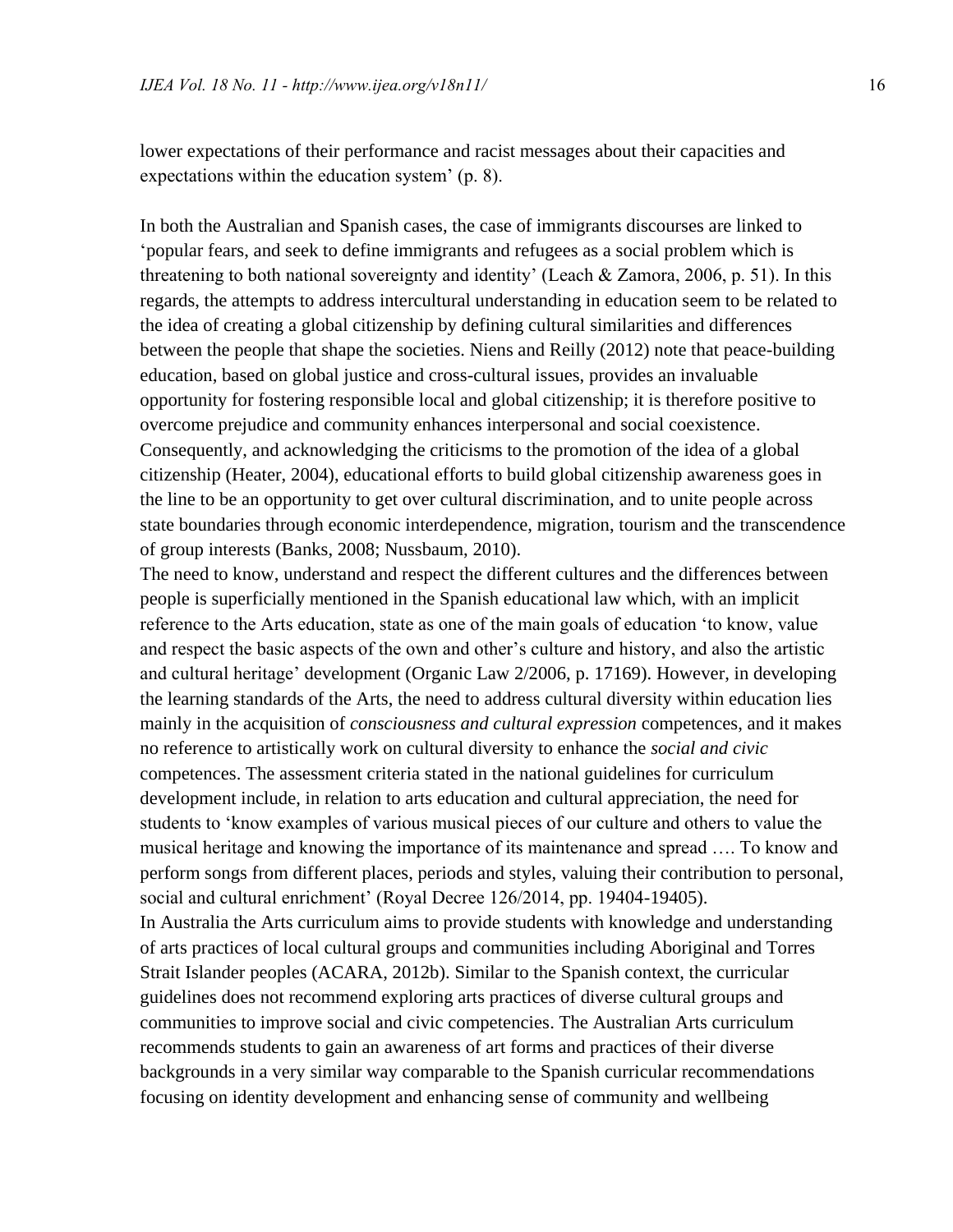(ACARA, 2012b) in schools and beyond.

#### **Discussion**

Both Australian and Spanish educational policies show awareness on the importance to include issues in relation to learning how to peacefully coexist in schools. Together with providing people to certain specific knowledge, every educational system is aimed to ensure the engagement of individuals in the society as described by Connell and Kubisch (1998) in their 'theory of change approach' for peacebuilding, and this is reflected in both Australian and Spanish educational documents. The general compulsory schooling in the two contexts include subjects that seem to have more direct responsibility on assuming the inclusion of concepts and practices in the line of be empathic to peaceful behaviours and attitudes. The Australian curriculum makes specific reference to the Civics and Citizenship, and the Spanish one includes the subject Social and Civic Values in schooling. However, in both educational policies, the values attached to the importance of learning concepts and attitudes towards building peace are mainly referred as cross-curricular priorities and, therefore, the attempts to comprise the all the competencies that relate to values education in one content-based subject are, indeed, challenging. One of the major arguments about the inconveniences to include peace and values education in schools refers to the lack of time schools often have to address these topics (Harber & Sakade, 2009, p. 180). Furthermore, discourses on how to address Peace Education is schools have been internationally discussed (Fountain, 1999, p. 39) and, despite the perspectives that uphold it should be mainly knowledge-based or approached as a set of skills and attitudes, most of the academics defend that learning about peace should be a combination of learning concepts dealing with peaceful relationships and acquiring skills and competence to manage transforming the conflicts in a positive way. In this line of thought, all the subjects across schooling can (and should) contribute to guaranteeing the acquisitions of values that enable students to positively fit in the communities. In the analysis of Australian and Spanish educational curricula for processes of peacebuilding (Lederach, 1997), the interest of including attitudes towards building peace across schooling is explicit. Furthermore, when examining the curriculum for Arts Education, both educational systems refer the acknowledgment of the capacity of the arts to create intercultural understanding and to have the power to enhance relationships between people.

The Arts can indeed contribute to values education, but in the analysis of the learning standards for the Arts Education curricula in both contexts, little or no reference included about tributes of Arts engagement. Therefore it increases the difficulty to ensure that learning the Arts are being effectively cooperating to fully enjoy the personal and social benefits artistic practices and engagement can offer. Furthermore, Spanish educational documents have a strong focus on understanding peacebuilding and values education as a set of social competences, and refer to peace attitudes mainly as abilities to manage and transform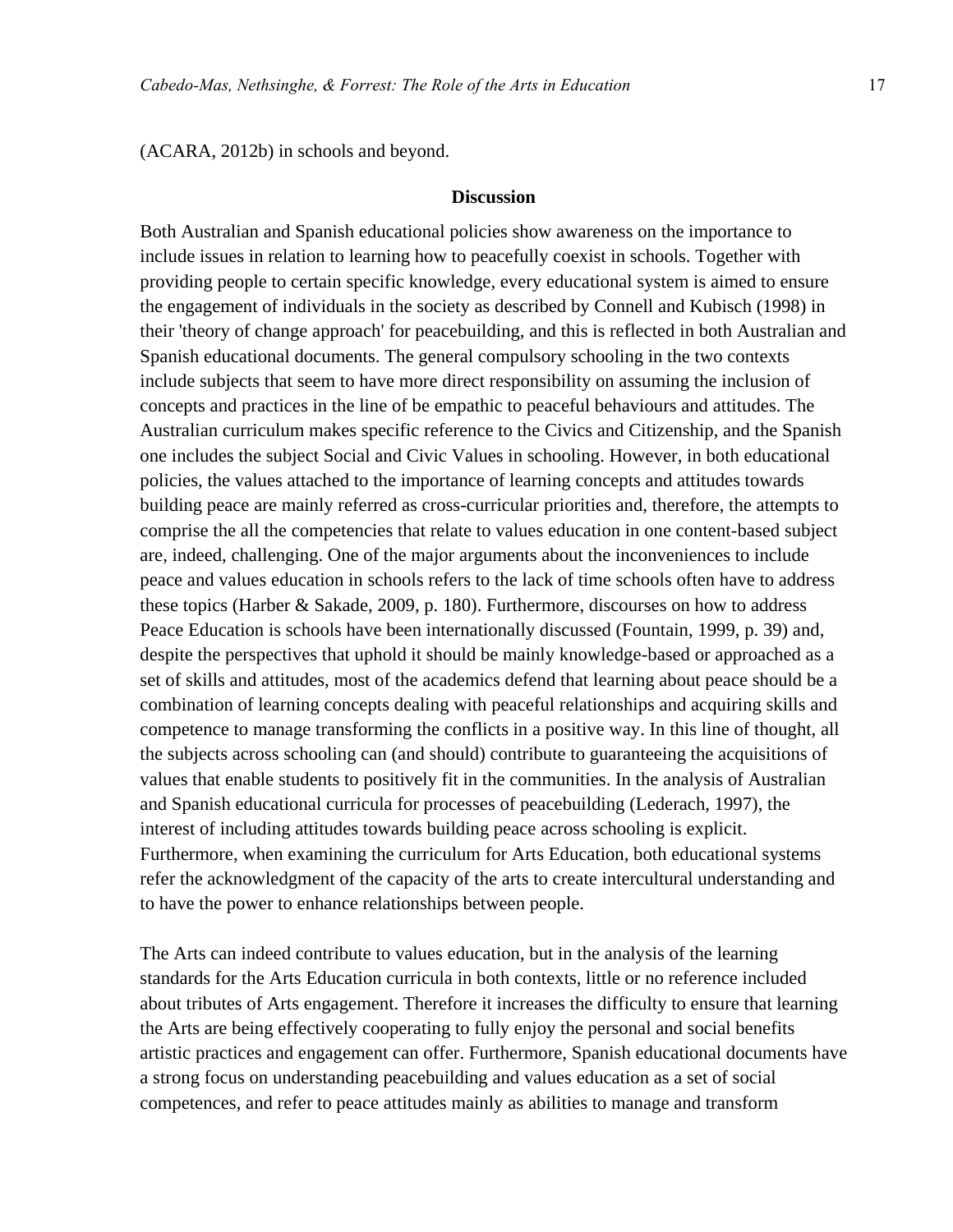interpersonal and intercultural struggles. The basic competence that aims to encompass values education is referred as 'social and civic competence'. Similarly, Australian curriculum develops 'civics and citizenship' as a learning area. In this line, the transformative power the Arts can embody (Dillon, 2007; Erwin, 2010) are reflected in the Spanish curriculum as cultural practices to meet and understand diversity. Although Australian curriculum does not give specific guidance on how to engage in peacebuilding attitudes to the Arts, competences related to peace include in a more specific way terms that may refer to intrapersonal abilities – such as emotional awareness and regulation, empathy, and so on. There is therefore a contextual difference between the focus on the inner and the outer peace (Harris, 2004) in education, although the latter is indeed more present in both Spanish and Australian contexts. The development inner peaceful competences demands a strength on emotional education in schooling that may enable the transformative shift in core beliefs, understandings and feelings (Mezirov, 2003). The Arts, and specifically music, may have a power in developing personal and social skills, and also have the capacity to increase emotional sensitivity (Hallam, 2010). Music education should therefore have a role in it.

Due to the aforementioned lack of specific reference in the curricula, it leads to teachers' responsibility to undertake aesthetical and creative actions to make of the arts a vehicle to enhance peaceful relationships. Therefore, an analysis on the teachers' professional preparation and abilities to deal with the inclusion of values education in teaching and learning the arts in Spanish and Australian contexts needs to be deeply explored. When referring to music education, there has been no exploration on what musics are included in the teaching practices across schooling and how they are faced and managed in educational activities.

Teacher training in universities generally do not include these concerns in their priorities. For example, while referring to intercultural understanding, Levey (2009) notes that 'in places such as Australia, Canada, and Britain, where multiculturalism has been official government policy designed to manage a culturally diverse society, universities largely have been ignored in multicultural discourse. This is surprising, since, in key respects, universities tend to be 'heightened' microcosms of the societies they serve. For one thing, their staff and students typically are much more culturally diverse than the wider society' (p. 143). Including in a correct way how to teach values in teacher training programs is indeed of importance, as teachers will necessarily have to show abilities and skills to learn students how to peacefully deal with everyday conflicts and emotionally raise awareness of inequalities and confrontation to violence. In this regard, the importance of preparing teachers for this becomes more explicit because, as Zembylas and Bekerman (2013) argue, 'peace education may often become part of the problem it tries to solve, if theoretical work is not used to interrogate the taken for granted assumptions about peace and peace education' (p. 198).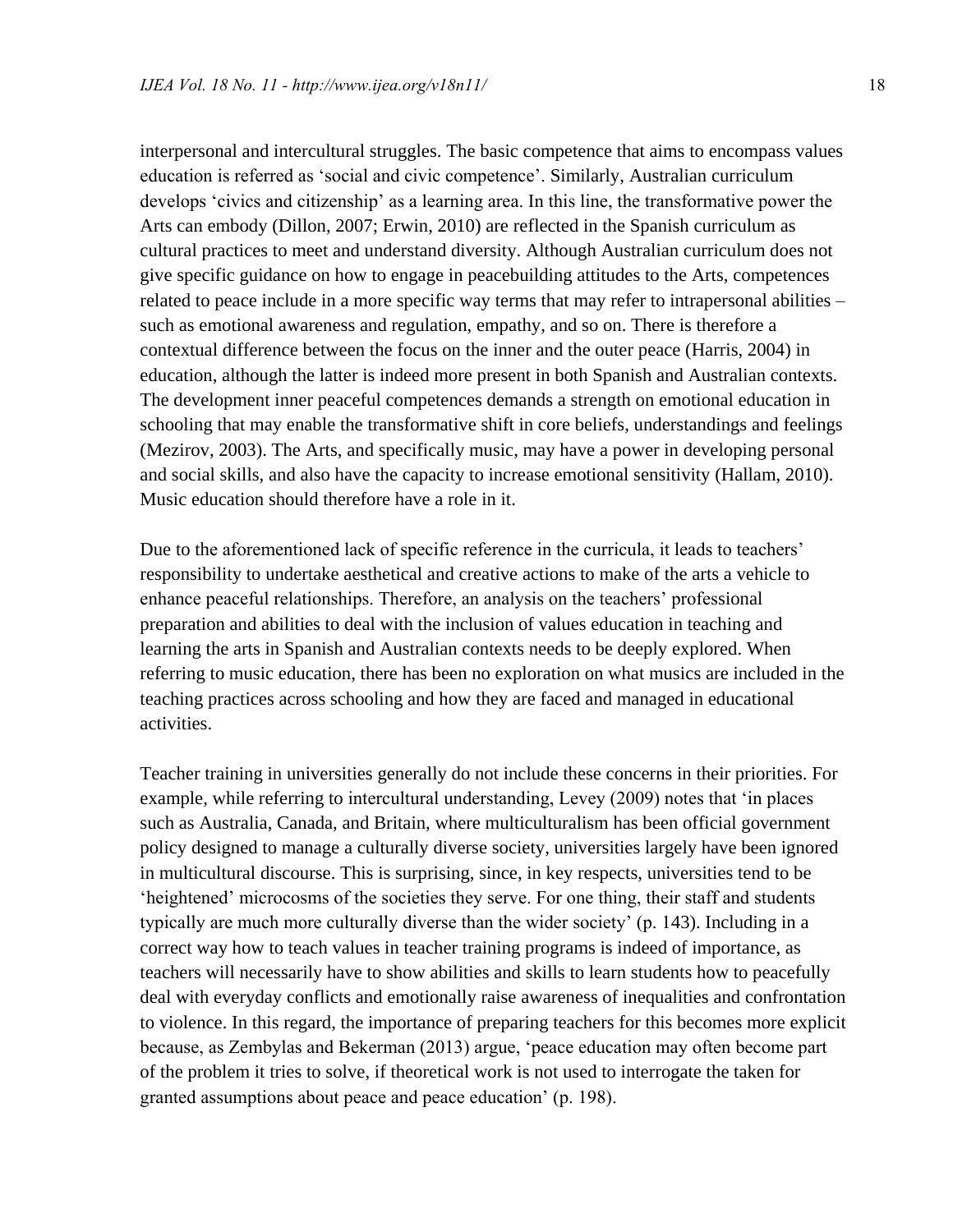As mentioned, there are dramatically few references to arts education aimed at addressing peace and values education, and these mainly refer to intercultural understanding, and more focused on developing cultural appreciation and cultural competencies rather than those centred in a positive coexistence. Most of the practices that have used the arts and, specifically music, to decrease violence, enhance positive relationships and improve social sustainability and development understand artistic practices by focusing on engagement in participation (Turino, 2008). Artistic experiences that are sustainable in time and make active and participatory use of engaging in the arts are more effective in promoting conflict transformation and peacebuilding (Bergh & Sloboda, 2010). This participation needs undoubtedly to get beyond the limits of the schools and integrate community art practices and engage the communities. A significant number of artistic practices have been undertaken in the Australian and Spanish contexts, which have emerged from the initiative of committed teachers and schools. These practices are not always recognised and supported by educational authorities. Understanding the inclusion of community experiences in arts education as a way of work values education in and beyond the classroom is indeed an example of educational practices that, correctly managed, have contributed to peacebuilding. However, in Australian and Spanish school curricula, the possibility to undertake such experiences is not acknowledged and encouraged; moreover, they are not mentioned.

#### **References**

Apple, Michael W. (2004). *Ideology and curriculum.* New York & London: Routledge.

- Australian Curriculum, Assessment and Reporting Authority, ACARA. (2012a). *Australian Curriculum.* Retrieved 09 May 2014, from<http://www.australiancurriculum.edu.au/>
- Australian Curriculum, Assessment and Reporting Authority, ACARA. (2012b). *Australian Curriculum: The Arts Foundation to Year 10.* (Consultation Report). Sydney: ACARA Copyright Administration.
- Australian Curriculum, Assessment and Reporting Authority, ACARA. (2012c). *Shape of the Australian curriculum.* Sydney: ACARA Copyright Administration.
- Bajaj, Monisha (2008). 'Critical' Peace Education. In M. Bajaj (Ed.), *The encyclopedia of peace education* (pp. 135–146). Greenwich, CT: Information Age.
- Banks, James A. (2008). Diversity, group identity, and citizenship education in a global age. *Educational Researcher, 37*(3), 129–139.
- Bar-Tal, Daniel (2002) Elusive nature of peace education. In G. Salomon & B. Nevo (Eds.) *Peace education: The concepts, principles, and practices around the world* (pp. 27– 36). Mahwah, NJ: Lawrence Erlbaum Associates.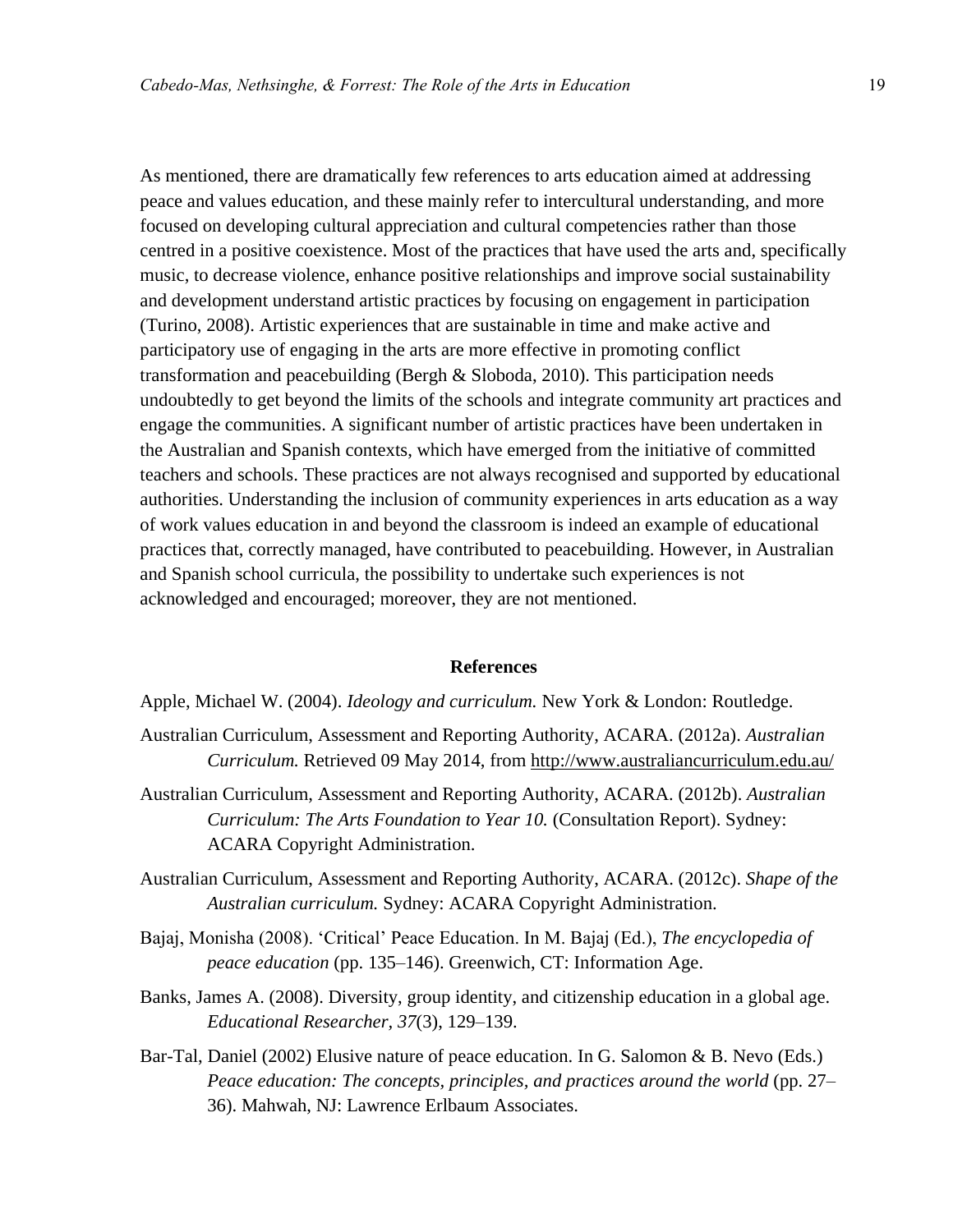- Bergh, Arild, & Sloboda, John (2010). Music and art in conflict transformation: A review. *Music and Arts in Action, 2*(2), 2–18.
- Bowen, Glenn (2009). Document analysis as a qualitative research method. *Qualitative Research Journal, 9* (2), 27-40.
- Cabedo-Mas, Alberto (2015). Challenges and perspectives of peace education in schools: The role of music. *Australian Journal of Music Education, 2015* (1), 75–85.
- Cabedo-Mas, Alberto, & Díaz-Gómez, Maravillas (2013). Positive musical experiences in education: Music as a social praxis. *Music Education Research, 15*(4), 455–470.
- Cabedo-Mas, Alberto, & Díaz-Gómez, Maravillas (2016). Music education for the improvement of coexistence in and beyond the classroom: A study based on the consultation of experts. *Teachers and Teaching: Theory and Practice, 22*(3), 368– 386.
- Carbonell, Francesc (2000). Desigualdad social, diversidad cultural y educación / ['Social Inequality, cultural diversity and education']. In E. Aja, F. Carbonell, C. Pereda, W. Actis, M. A. de Prada, J. Funes & I. Vila (Eds.), *La inmigración extranjera en España: Los retos educativos / ['Foreign immigration in Spain: The educational challenges']* (pp. 99–118). Barcelona: Fundación 'la Caixa'.
- CARE International UK (2012). *Peacebuilding with impact: Defining theories of change.* London: CARE. Retrieved 20 December 2016 from http://conflict.care2share.wikispaces.net/file/view/6580\_Care\_Policy\_doc\_v1\_AW% 5B1%5D.pdf/297031514/6580\_Care\_Policy\_doc\_v1\_AW%5B1%5D.pdf
- Cohen, Cynthia (2008). Music: A universal language? In O. Urbain (Ed.), *Music and conflict transformation: Harmonies and dissonances in geopolitics* (pp. 26–39). New York: I. B. Tauris.
- Collins, Fiona M., & Ogier, Susan (2013). Expressing identity: The role of dialogue in teaching citizenship through art. *Education 3–13: International Journal of Primary, Elementary and Early Years Education, 41*(6), 617–632.
- Connell, James P. & Kubish, Anne C. (1998). *Applying a theory of change approach to the evaluation of comprehensive community.* USA: The Aspen Institute. Retrieved 20 December 2016 from http://www.seachangecop.org/files/documents/1998\_ToC\_and\_evaluation\_of\_comm unity\_initiatives.pdf
- Corbin, Juliet, & Strauss, Anselm (2008). *Basics of qualitative research: Techniques and procedures for developing grounded theory.* Thousand Oaks, CA: Sage.
- Council, Australian Education (1989). *Hobart declaration on schooling.* Canberra, Australia: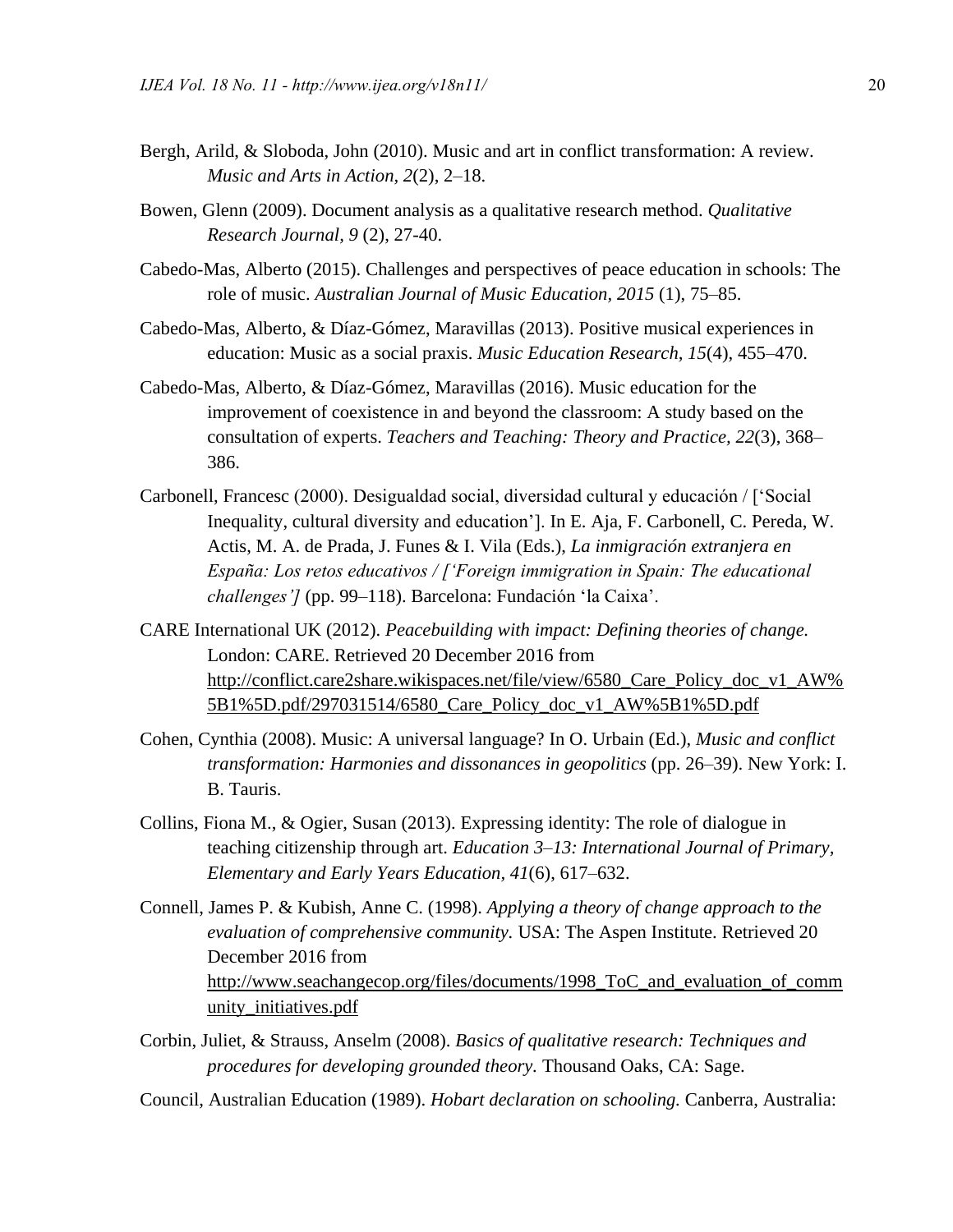#### Author.

- Department of Education Employment and Workplace Relations (2011). *National framework: Nine values for Australian schooling.* Australian Government (Ed.). Retrieved 23 May 2015 from [http://www.curriculum.edu.au/values/val\\_national\\_framework\\_nine\\_values,14515.ht](http://www.curriculum.edu.au/values/val_national_framework_nine_values,14515.html) [ml](http://www.curriculum.edu.au/values/val_national_framework_nine_values,14515.html)
- Department of Education Science and Training (n.d.). *Values Education programme 2004– 2008.* Australia: Australian Government.
- Department of Immigration and Border Protection of the Australian Government (2014). *Migration to Australia's states and territories 2012–13.* Belconnen, ACT: National Communications Branch. Retrieved 20 May 2015 from [http://www.immi.gov.au/media/publications/statistics/immigration-update/migration](http://www.immi.gov.au/media/publications/statistics/immigration-update/migration-australia-state-territories-2012-13.pdf)[australia-state-territories-2012-13.pdf](http://www.immi.gov.au/media/publications/statistics/immigration-update/migration-australia-state-territories-2012-13.pdf)
- Dillon, Steve (2007). *Music, meaning and transformation: Meaningful music making for life.* Newcastle: Cambridge Scholars Publishing.
- Dohn, Nina Bonderup (2007). Knowledge and skills for PISA: Assessing the assessment. *Journal of Philosophy of Education, 41*(1), 1–16.
- Education and Training Committee. (2013). *Inquiry into the extent, benefits and potential of music education in Victorian schools.* Victorian Government Printer (Ed.). Retrieved 1 April 2015 from [http://www.parliament.vic.gov.au/images/stories/committees/etc/Music\\_Ed\\_Inquiry/](http://www.parliament.vic.gov.au/images/stories/committees/etc/Music_Ed_Inquiry/Music_Education_Final_041113.pdf) Music Education Final 041113.pdf
- Essomba, Miguel Ángel (2007). Estrategias de innovación para construir la escuela intercultural / ['Strategies of innovation to build the intercultural school']. In J. L. Álvarez & L. Batanaz (Eds.), *Educación intercultural e inmigración. De la teoría a la práctica / ['Intercultural education and immigration. From theory to practice']* (pp. 177–212). Madrid: Biblioteca Nueva.
- European Commission (2010). *European disability strategy 2010–2020: A renewed commitment to a barrier-free Europe.* COM (2010) 636 Final. Brussels: European Commission.
- European Music Council, EMC (2012). *Bonn declaration.* Paper presented at the From Seoul to Bonn – Translating the Goals for the Development of Arts Education to Music in Europe, Bonn (Germany), 16 May 2012. Retrieved 23 March 2015 from [http://www.emc-imc.org/cultural-policy/music-education/bonn](http://www.emc-imc.org/cultural-policy/music-education/bonn-declaration/?no_cache=1&sword_list%5B0%5D=bonn&sword_list%5B1%5D=declaration)[declaration/?no\\_cache=1&sword\\_list%5B0%5D=bonn&sword\\_list%5B1%5D=decla](http://www.emc-imc.org/cultural-policy/music-education/bonn-declaration/?no_cache=1&sword_list%5B0%5D=bonn&sword_list%5B1%5D=declaration) [ration](http://www.emc-imc.org/cultural-policy/music-education/bonn-declaration/?no_cache=1&sword_list%5B0%5D=bonn&sword_list%5B1%5D=declaration)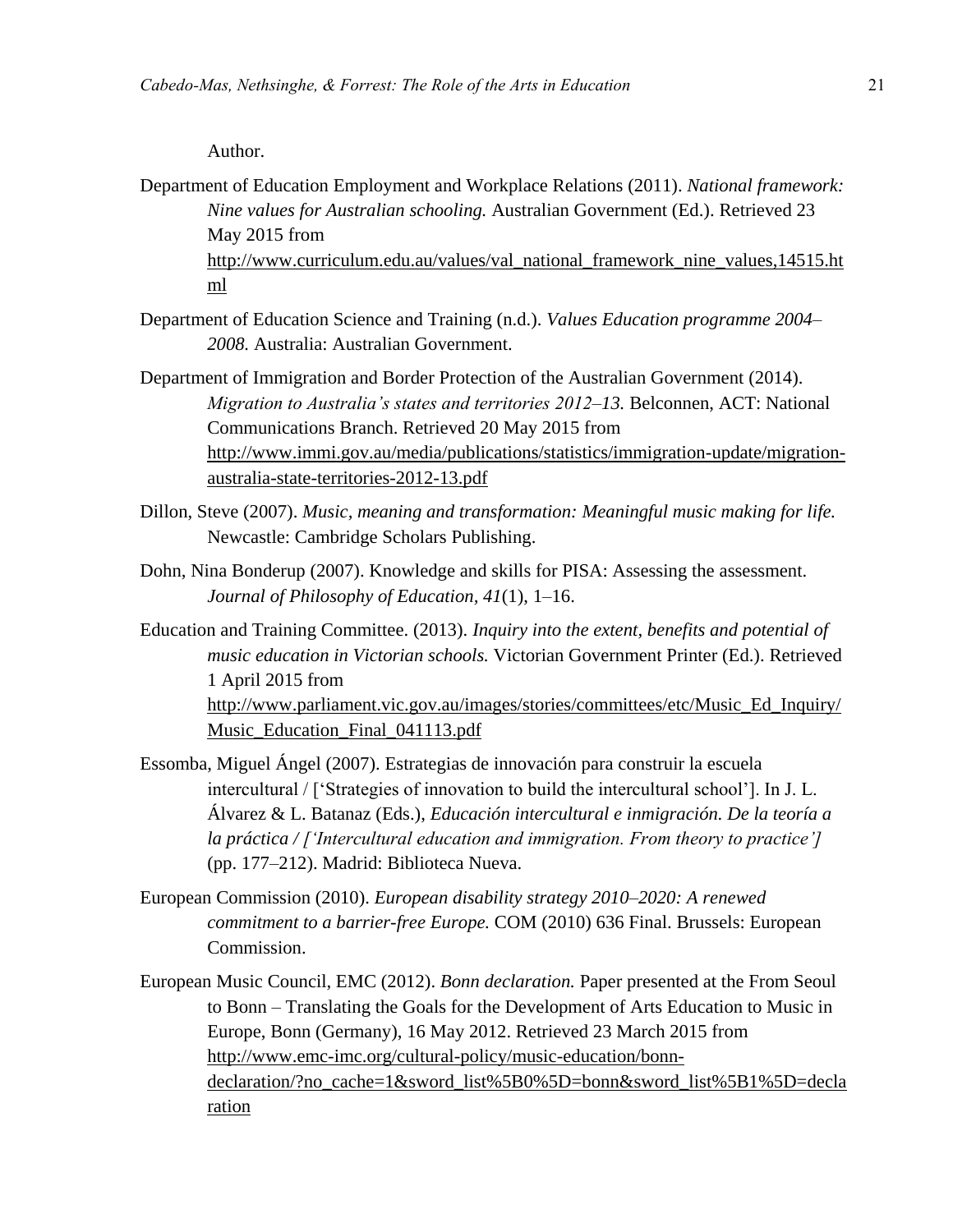- European Parliament. (2006). *Recommendation of the European Parliament and of the Council of 18th December 2006 on key competences for lifelong learning* (2006/962/EC). Official Journal of the European Union, L.394.
- Ewing, Robyn (2010). *The arts and Australian education: Realising potential.* Melbourne: ACER Press.
- Fereday, Jennifer & Muir-Cochrane, Eimear (2006). Demonstrating rigor using thematic analysis: A hybrid approach of inductive and deductive coding and theme development. *International Journal of Qualitative Methods, 5*(1), 80–92. Retrieved 12 February 2016, from [http://www.ualberta.ca/~iiqm/backissues/5\\_1/pdf/fereday.pdf](http://www.ualberta.ca/~iiqm/backissues/5_1/pdf/fereday.pdf)
- Forrest, David (2007). *Missing in action: The place of Australian music in school curricula in Australia.* Paper presented at the Australian Association for Research in Music Education Annual Conference (29th), Melbourne.
- Forrest, David, & Watson, Amanda (2006). *Are we losing music education to essential learnings?* Paper presented at the Australian Association for Research in Music Education Annual Conference (28th), Melbourne.
- Forrest, David, & Watson, Amanda (2012). Music in essential learning frameworks in Australian schools. *International Journal of Music Education, 30*(2), 148–160.
- Fountain, Susan (1999). *Peace education in UNICEF.* New York: UNICEF.
- Gill, Scherto, & Niens, Ulrike (2014). Education as humanisation: A theoretical review on the role of dialogic pedagogy in peacebuilding education. *Compare: A Journal of Comparative and International Education, 44*(1), 10–31.
- Giroux, Henry A. (1980). Beyond the correspondence theory: Notes on the dynamics of educational reproduction and transformation. *Curriculum Inquiry, 10*(3), 225–247.
- Grek, Sotiria (2009). Governing by numbers: The PISA 'effect'in Europe. *Journal of Education Policy, 24*(1), 23–37.
- Hallam, Susan (2010). The power of music: Its impact on the intellectual, social and personal development of children and young people. *International Journal of Music Education, 28*(3), 269–289.
- Harber, Clive, & Sakade, Noriko (2009). Schooling for violence and peace: how does peace education differ from 'normal'schooling? *Journal of Peace Education, 6*(2), 171– 187.
- Harris, Ian M. (2004). Peace education theory. *Journal of Peace Education, 1*(1), 5–20.

Heater, Derek (2004). *World citizenship: Cosmopolitan thinking and its opponents.* London: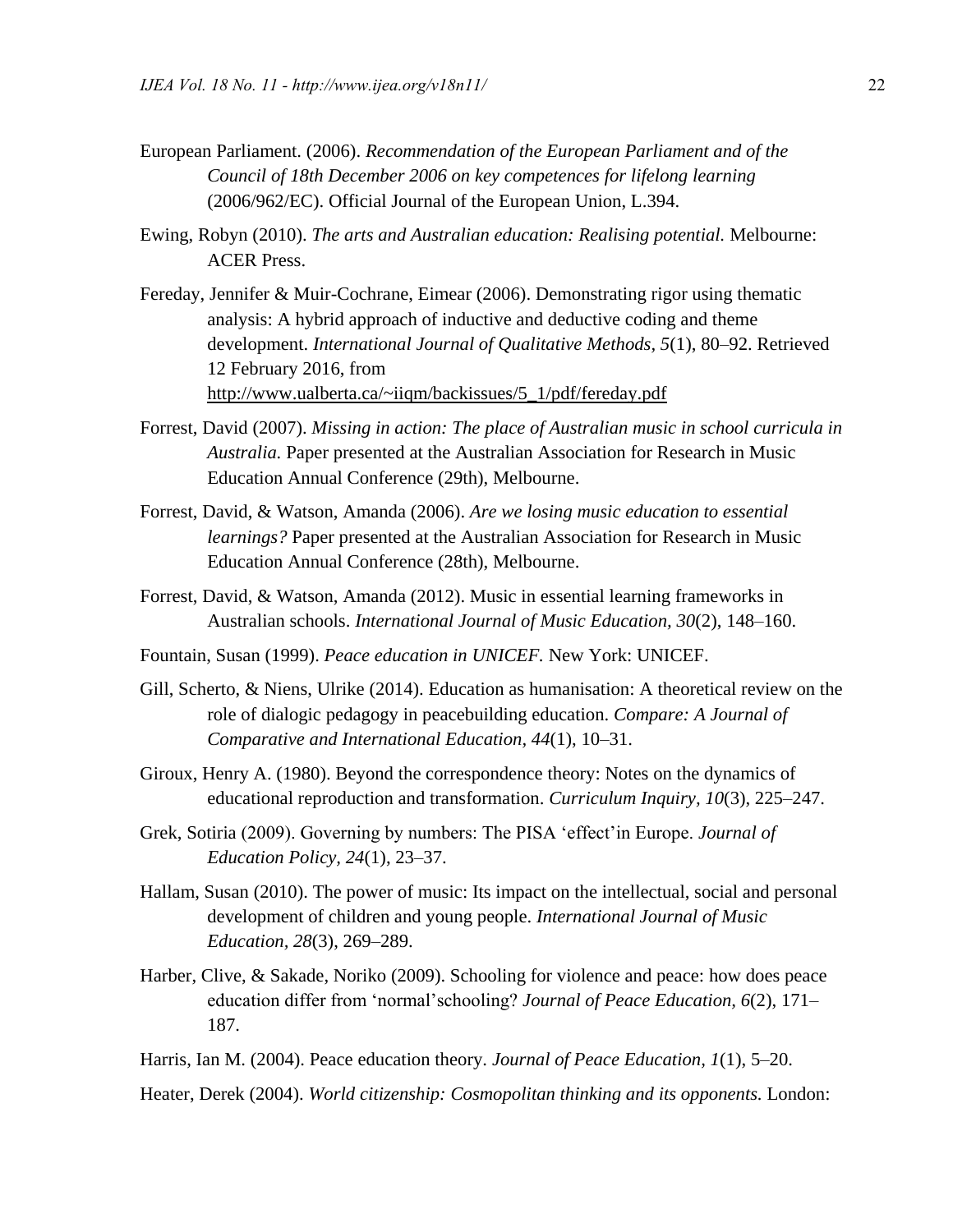Bloomsbury Publishing.

- Instituto Nacional de Estadística (2012). Extranjeros en la UE y en España: Cambios poblacionales y económicos / ['Foreigns in the EU and in Spain: Changes in populations and economy']. *Boletín Informativo del Instituto Nacional de Estadística, 6,* 1–6. Retrieved 5 February 2016, from http://publicacionesoficiales.boe.es/
- International Society for Music Education (2006). *ISME vision and mission: Leading and supporting music education worldwide.* Retrieved 6 May 2015 from http://www.isme.org/general-information/29-isme-vision-and-mission
- Jakubowicz, Andrew (2009). *Cultural diversity, cosmopolitan citizenship and education: Issues, options and implications for Australia.* Southbank, Vic.: Australian Education Union.
- Jakubowicz, Andrew (2009) *Cultural diversity, cosmopolitan citizenship and education issues, options and implications for Australia.* Retrieved 27 July 2017 from http://www.aeufederal.org.au/Publications/2009/AJakubowiczpaper.pdf.
- Jones, Phillip W. (1998). Globalisation and internationalism: Democratic prospects for world education. *Comparative Education, 34*(2), 143–155.
- Labuschagne, Adri (2003). Qualitative research: Airy fairy or fundamental? *The Qualitative Report, 8*(1), 100-103. Retrieved 5 February 2016, from <http://www.nova.edu/ssss/QR/QR8-1/labuschagne.html>
- Leach, Michael, & Zamora, Anna (2006). Illegals/Ilegales: Comparing anti-immigrant/antirefugee discourses in Australia and Spain. *Journal of Iberian and Latin American Research, 12*(1), 51–64.
- Lederach, John Paul (1997). *Building peace: Sustainable reconciliation in divided societies.* Washington, DC: U.S. Institute of Peace Press.
- Leiva Olivencia, Juan José (2008). Interculturalidad, gestión de la convivencia y diversidad cultural en la escuela: Un estudio de las actitudes del profesorado / ['Interculturality, management of the coexistence and cultural diversity in the schools: A study on the teachers' attitudes']. *Revista Iberoamericana de Educación, 46*(2), 2–14.
- Levey, Geoffrey B. (2009). Cultural diversity and its recognition in public universities: Fairness, utility and inclusion. In J. Zajda & H. Daun (Eds.), *Global values education: Teaching democracy and peace* (pp. 143–153). New York: Springer.
- Marsh, Kathryn (2012). 'The beat will make you be courage': The role of a secondary school music program in supporting young refugees and newly arrived immigrants in Australia. *Research Studies in Music Education, 34*(2), 1–19.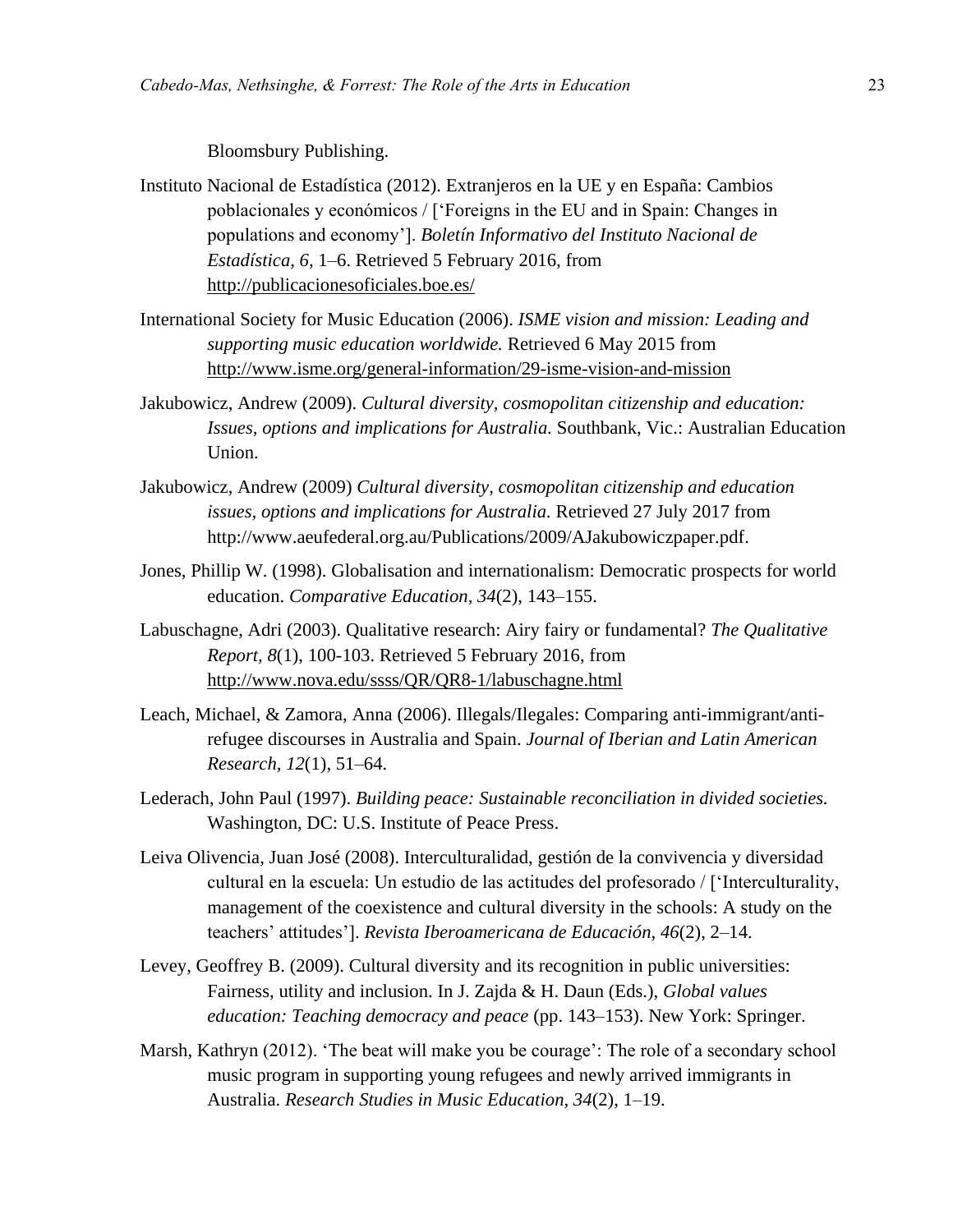- Marsh, Kathryn (2016). Creating bridges: Music, play and well-being in the lives of refugee and immigrant children and young people. *Music Education Research*, doi: 10.1080/14613808.2016.1189525
- McFerran, Katrina Skewes, & Crooke, Alexander Hew Dale (2014). Enabling tailored music programs in elementary schools: An Australian exemplar. *Journal of Education and Training Studies, 2*(4), 138–147.
- Mezirow, M. (2003). Transformative learning as discourse. *Journal of Transformative Education, 1*(1), 58–63.
- Ministerial Council on Education, Employment, Training and Youth Affairs (1999). The *Adelaide Declaration on the Goals for Schooling in the Twenty-First Century.* Adelaide, Australia: Ministerial Council on Education, Employment, Training and Youth Affairs.
- Ministerial Council on Education, Employment, Training and Youth Affairs (2008). *Melbourne declaration on educational goals for young Australians.* Melbourne, Australia: ERIC, Ministerial Council on Education, Employement, Training and Youth Affairs.
- Niens, Ulrike, & Reilly, Jacqueline (2012). Education for global citizenship in a divided society? Young people's views and experiences. *Comparative Education, 48*(1), 103– 118.
- Nethsinghe, Rohan (2015). A fruitful inter-contextualisation of multicultural music in a Victorian primary school. *International Journal of Learner Diversity and Identities, 2*(2), 21–34.
- Nussbaum, Martha (2010). Patriotism and cosmopolitanism. In G. W. Brown & D. Held (Eds.), *The cosmopolitanism reader* (pp. 155–162). Cambridge: Polity Press.
- Odena, Oscar, Summers, Moira, Jaap, Angela, & Rodríguez, Andrea (2016). *Exploring the potential of music education for integrating newly arrived children in Scottish schools.* Paper presented at the 32nd World Conference International Society for Music Education, Glasgow, UK.
- Organic Law 2/2006, 3 May, of Education, Spanish Official State Bulletin, 106, 4 May 2006, 17158-17207 (2006).
- Organic Law 8/2013, 9 December, of the Improvement of the Quality of Education, Spanish Official State Bulletin, 295, 10 December 2013 (2013).
- Rapley, Tim (2007). *Doing conversation, discourse and document analysis.* London: Sage.
- Reardon, Betty A. (1988). *Comprehensive peace education: Educating for global*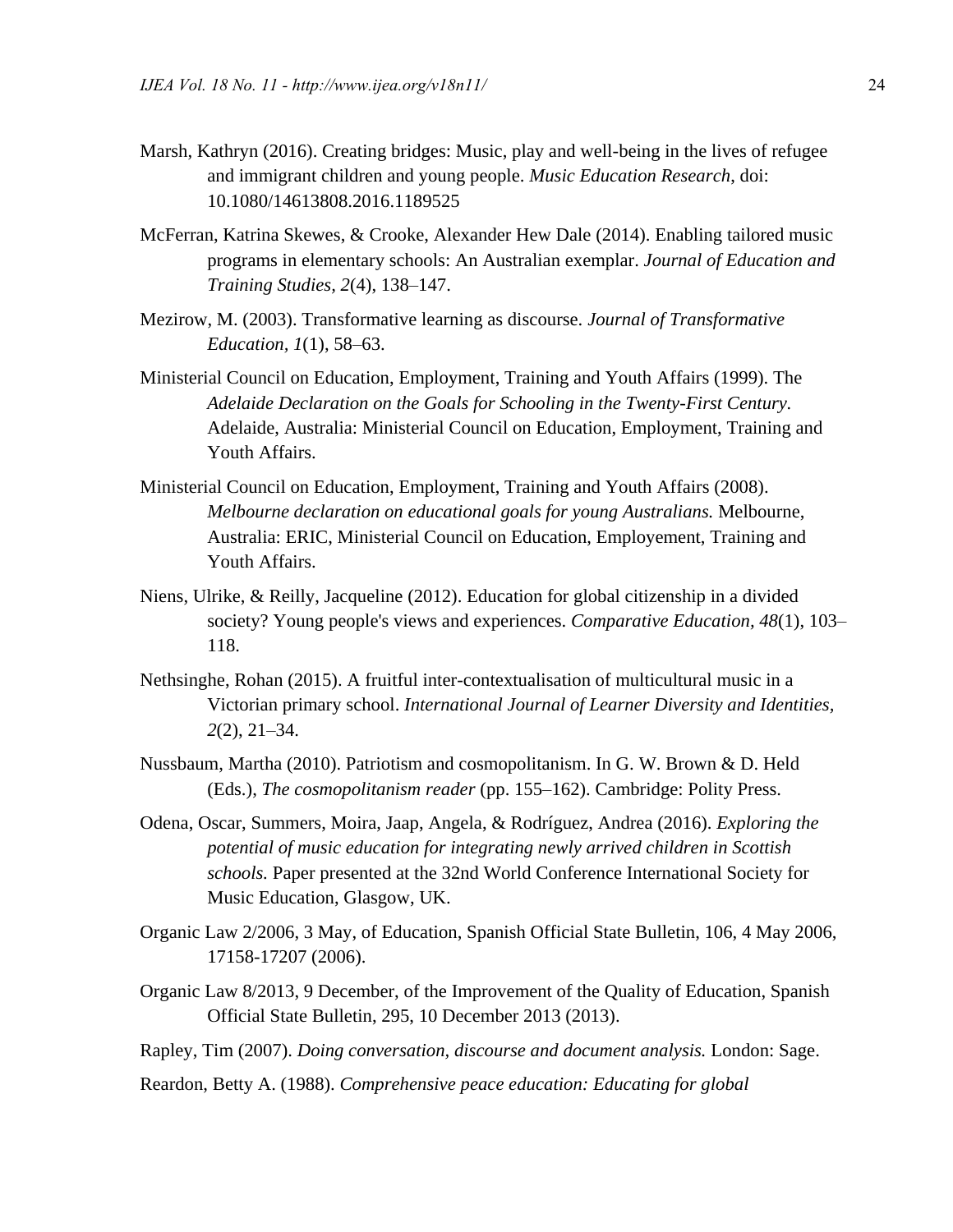*responsibility.* New York & London: Teachers College, Columbia University.

- Reardon, Betty A., & Snauwaert, Dale T. (2014) *Betty A. Reardon: A pioneer in education for peace and human rights.* New York: Springer.
- Rodríguez Moneo, María, & González Briones, Elena (2013). *Reflexión sobre las competencias básicas y su relación con el currículo / ['Reflections on the basic competences and their relation with the curriculum'].* Madrid: Ministerio de Educación, Cultura y Deporte.
- Röhrs, Hermann (1980). Education for peace in primary schools: Experiments in Heidelberg. *Compare, 10*(1), 85–91.
- Royal Decree 126/2014, 28 February, that establishes the basic curriculum of Primary Education, Spanish Official State Bulletin, 52, 1 March 2014, 19349-19420 (2014).
- Rubio, Noemí, Serra, Laia, & Gómez, Ignasi. (2016). Escenarios creativos para una cultura de acción: 4cordes, un proyecto de música comunitaria dentro del sistema formal. *Eufonía: Didáctica de la música, 66,* 21–27.
- Save the Children (2008). *Where peace begins: Education's role in conflict prevention and peacebuilding.* London: Save the Children.
- Schonmann, Shifra (2008). Playing peace: School performance as an aesthetic mode of knowing. *Contemporary Theatre Review, 10*(2), 45–60.
- Skyllstad, Kjell (1997). Music in conflict management—a multicultural approach. *International Journal of Music Education, 29*(1), 73–80.
- Skyllstad, Kjell (2000). Creating a culture of peace: The performing arts in interethnic negotiations. *Journal of Intercultural Communication, 2000* (4). Retrieved 16 May 2015 from https://immi.se/intercultural/nr4/skyllstad.htm.
- Tiana Ferrer, Alejandro (2011). Análisis de las competencias básicas como núcleo curricular en la educación obligatoria española / ['Analysis on the basic competences as a curricular nucleus in Spanish compulsory education']. *Bordón. Revista de Pedagogía, 63(*1), 63–75.
- Turino, Thomas (2008). *Music as social life: The politics of participation.* Chicago: University of Chicago Press.
- UNESCO (2010). *Seoul agenda: Goals for the development of arts education.* Paper presented at the The Second World Conference on Arts Education, Seoul, the Republic of Korea, on 25–28 May 2010. Retrieved 15 April 2012 from [http://www.unesco.org/new/es/culture/themes/creativity/arts-education/official](http://www.unesco.org/new/es/culture/themes/creativity/arts-education/official-texts/development-goals/)[texts/development-goals/](http://www.unesco.org/new/es/culture/themes/creativity/arts-education/official-texts/development-goals/)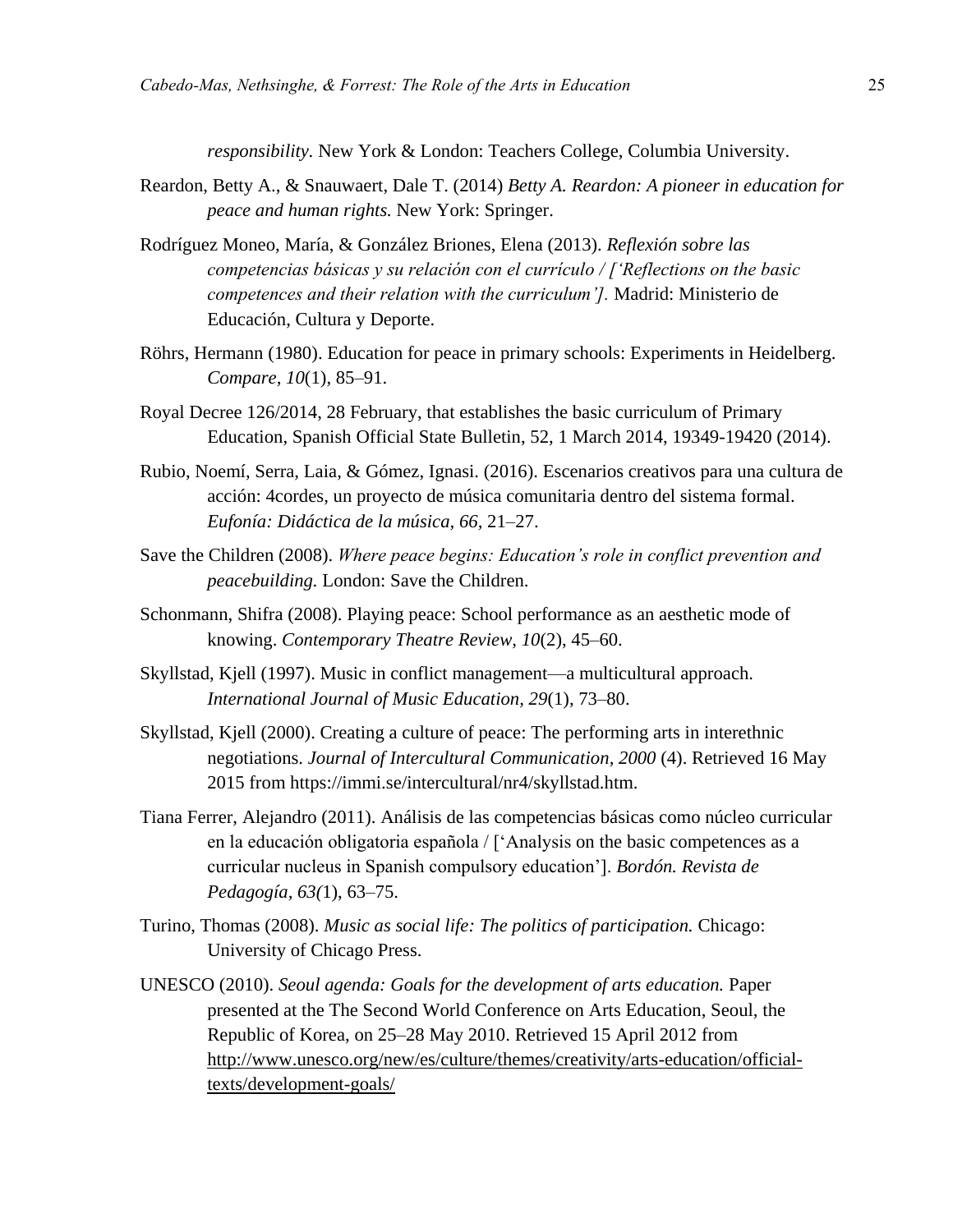- UNESCO (2011). *The hidden crisis: Armed conflict and education, Education for All global monitoring report.* Paris: UNESCO.
- UNICEF (2011). *The role of education in peacebuilding: Literature review.* New York: United Nations Children's Fund.
- Veloso, Ana Luísa (2016). Beyond the *Orquestra Geração*: The Manuela's portrait, a youngster who dreamt with becoming a professional clarinetist. *Revista Internacional de Educación Musical, 4* (2016), 95–103.
- Wai-Chung, Ho (2003). Democracy, citizenship and extra-musical learning in two Chinese communities: Hong Kong and Taiwan. *Compare, 33*(2), 155–171.
- Winner, Ellen, Goldstein, Thalia & Vincent-Lancrin, Stéphan (2013). *Arts for art's sake?: The impact of arts education, educational research and innovation.* Paris: OECD Publishing*.*
- Zembylas, Michalinos, & Bekerman, Zvi (2013). Peace education in the present: dismantling and reconstructing some fundamental theoretical premises. *Journal of Peace Education, 10*(2), 197–214.

#### **Acknowledgements**

This work was supported by the University Jaume I of Castellón (Spain) under Research project P1·1A-2015-01.

#### **About the Authors**

Dr. Alberto Cabedo Mas is currently lecturing Music and Education at the University Jaume I of Castellón, Spain. He studied music, with a speciality in violin, at the Music Conservatory in Castellón and got a Master's degree in Music at the Estonian Academy of Music and Theatre, in Tallinn, Estonia, and a Master's degree in Peace Studies, Conflict and Development at the University Jaume I of Castellón, Spain. He obtained his Ph.D. at this University. He is author of several publications in international and national books and refereed journals. He is codirector of the journal *Eufonía: Didáctica de la Música,* and serves as editorial board member in several national and international academic journals. His research interests include music education, musical heritage, coexistence, interculturality and the transmission of music across cultures.

Dr. Rohan Nethsinghe is a lecturer in Education at the RMIT University, School of Education and has completed music degrees in the Ukraine (Bachelor of Music in Fine Arts & Master of Music in Fine Arts), teacher education in Australia (Honours Degree of Bachelor of Education – First Class & Graduate Diploma in Education) including a PhD at the Faculty of Education,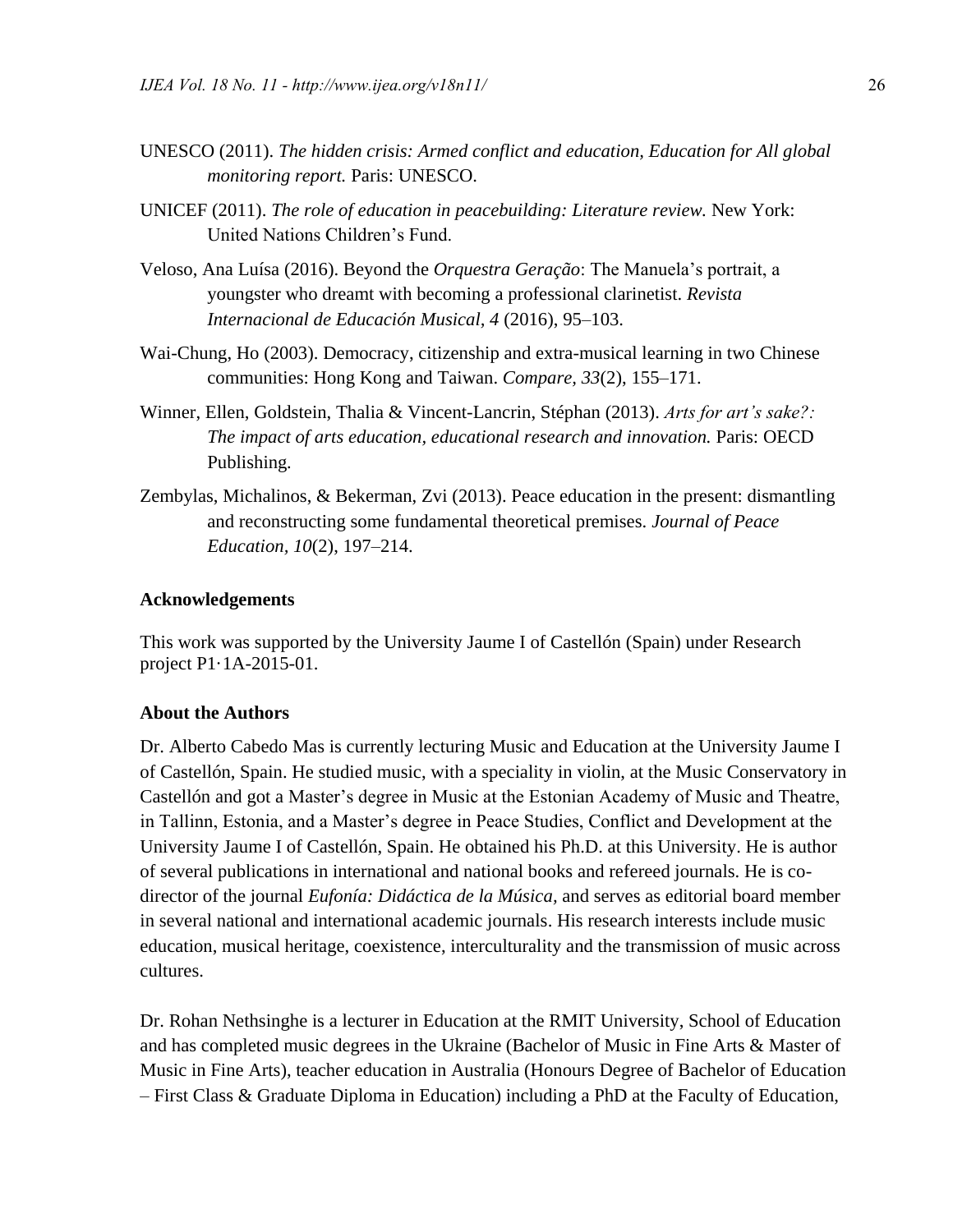Monash University. Rohan has published in international and national refereed journals and reviews for a number of well-respected journals. He has presented papers both nationally and internationally.

David Forrest, PhD, is Professor of Music Education in the School of Education and the School of Art at RMIT University. In both schools he works with Higher Degree by Research students, and in the School of Art he is the Higher Degree Research coordinator and he manages and teaches into the MA (Arts Management). He has contributed to the fields of music, education and industry linked arts education, curriculum and policy in music and arts. He is a member of the National Executive of the Australian Society for Music Education and a past Board member of the International Society for Music Education.